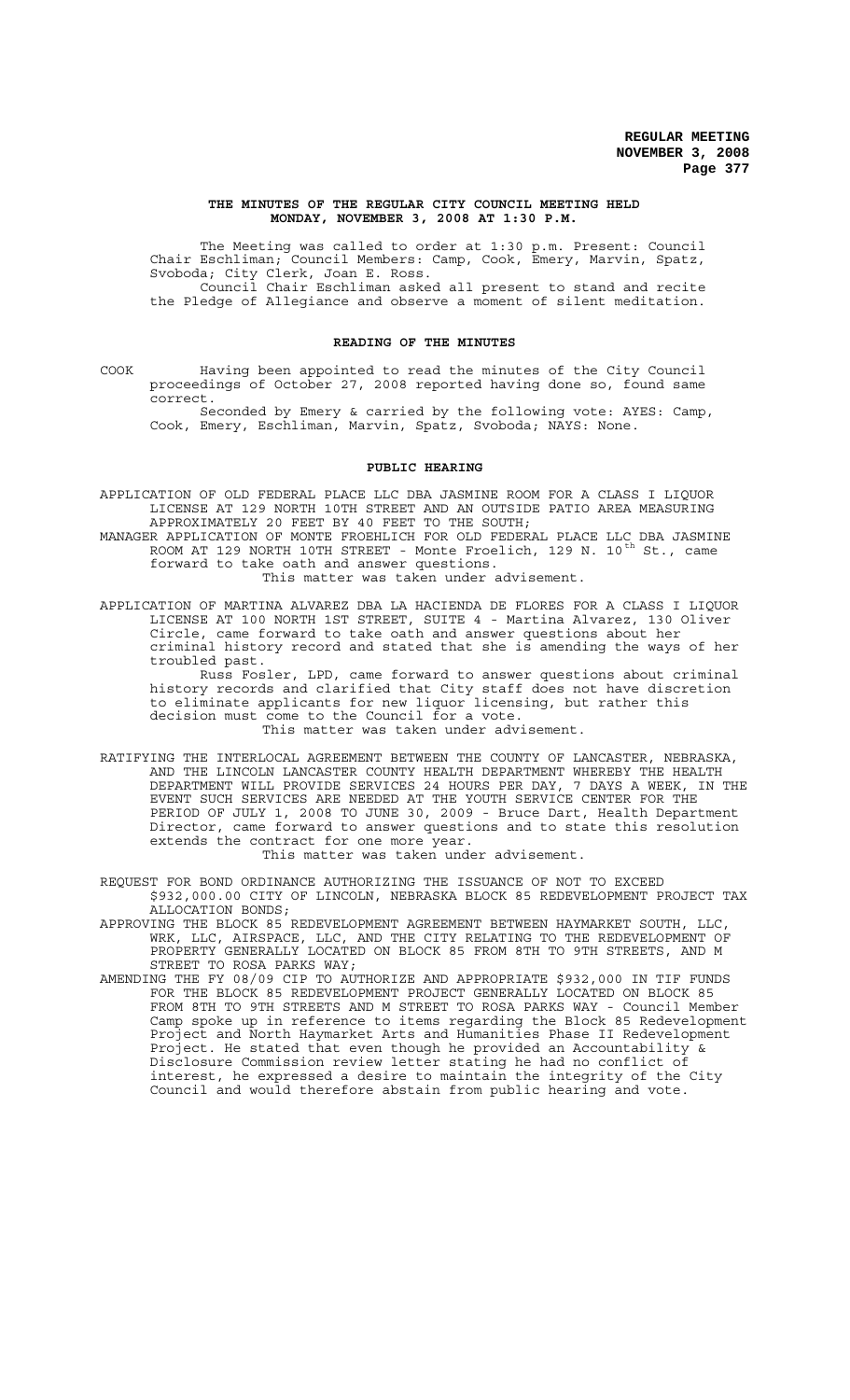> Council Chair Eschliman passed the gavel to Council Vice Chair Emery stating she would abstain from public hearing and vote on the three items relating to the Block 85 Redevelopment Project.

#### **1:46 P.M. COUNCIL CHAIR ESCHLIMAN AND COUNCIL MEMBER CAMP LEAVE CHAMBER**

Kent Seacrest, Seacrest & Kalkowski, 1111 Lincoln Mall, Suite 350, came forward to answer questions about the amendments to reflect a name change and clarify recordation.

John V. Hendry, City Attorney, came forward to clarify that there are amendments to the Bond Ordinance and the Block 85 Redevelopment Agreement.

This matter was taken under advisement.

## **1:51 P.M. COUNCIL CHAIR ESCHLIMAN RETURNS TO CHAMBER**

REQUEST FOR BOND ORDINANCE AUTHORIZING THE ISSUANCE OF NOT TO EXCEED \$2,800,000.00 CITY OF LINCOLN, NEBRASKA NORTH HAYMARKET ARTS AND HUMANITIES PHASE II REDEVELOPMENT PROJECT TAX ALLOCATION BONDS; APPROVING THE NORTH HAYMARKET ARTS AND HUMANITIES PHASE II REDEVELOPMENT AGREEMENT BETWEEN BLOCK 21, LLC AND THE CITY RELATING TO THE REDEVELOPMENT OF PROPERTY GENERALLY LOCATED AT 8TH AND R STREETS; AMENDING THE FY 08/09 CIP TO AUTHORIZE AND APPROPRIATE \$2.8 MILLION IN TIF FUNDS FOR THE NORTH HAYMARKET ARTS AND HUMANITIES PHASE II REDEVELOPMENT PROJECT GENERALLY LOCATED AT 8TH AND R STREETS - Council Chair Eschliman returned for public hearing and to preside over the meeting. John V. Hendry, City Attorney, came forward to clarify amendments. Rick Peo, Assistant City Attorney, came forward to explain that in consensus of all the parties, an amendment to the Agreement reflects revised language and a revised signature block. In response to questioning, he said in order for parking revenue bonds to be nontaxable, federal regulations regarding private use & private activity specify that not more than 10% of parking stalls can be mandatorily committed to any particular developer. Mr. Peo stated that staff is comfortable that the Agreement does not violate that provision. Kent Seacrest, Seacrest & Kalkowski, 1111 Lincoln Mall, Suite 350, came forward to answer questions regarding his legal representation. This matter was taken under advisement.

**\*\* END OF PUBLIC HEARING \*\***

## **COUNCIL ACTION**

## **COUNCIL MEMBER CAMP RETURNED TO CHAMBER**

#### **REPORTS OF CITY OFFICERS**

CLERK'S LETTER AND MAYOR'S APPROVAL OF RESOLUTIONS AND ORDINANCES PASSED BY COUNCIL ON OCTOBER 20, 2008 - CLERK presented said report which was placed on file in the Office of the City Clerk. **(27-1)**

REPORT FROM CITY TREASURER OF CASH ON HAND AT THE CLOSE OF BUSINESS SEPTEMBER 30, 2008 - CLERK presented said report which was placed on file in the Office of the City Clerk. **(5-21)**

APPROVING THE ASSESSMENT RESOLUTION FOR DOWNTOWN BUSINESS IMPROVEMENT DISTRICT FOR BOARD OF EQUALIZATION, MONDAY, NOVEMBER 10, 2008 AT 5:30 P.M. - CLERK read the following resolution, introduced by Dan Marvin, who moved its adoption: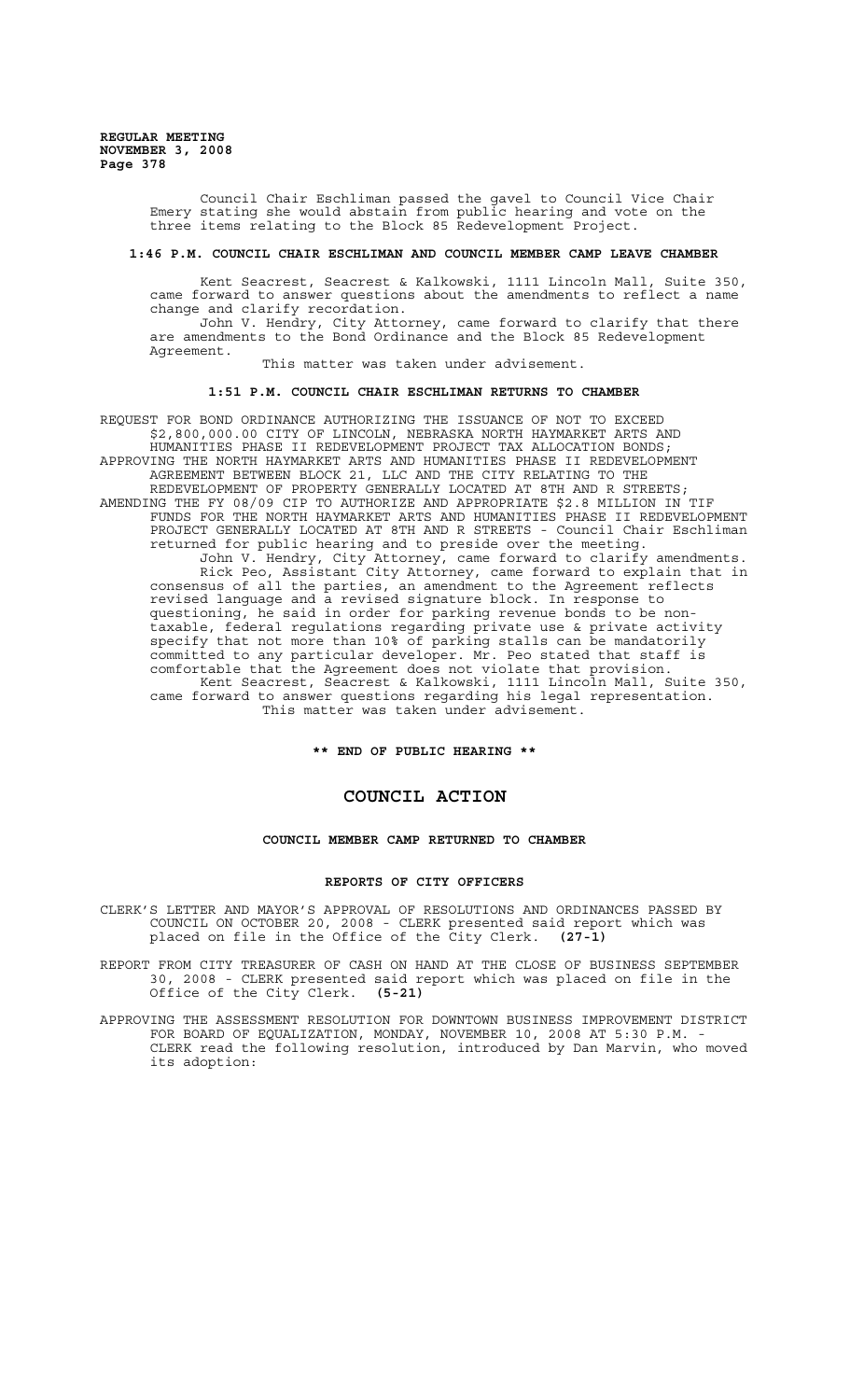A-85103 BE IT RESOLVED by the City Council of the City of Lincoln, Nebraska:

That the cost of providing for the development of public activities and the promotion of public events in the Downtown Business Improvement District including management and promotion and advocacy of retail trade activities or other promotional activities in the district area; enhancement of the enforcement of parking regulations and the provision of security within the district area; the improvement of parking availability; the provision of physical improvements for decoration and security purposes; the maintenance, repair, and reconstruction of improvements of other facilities authorized by the Business Improvement District Act not otherwise subject to maintenance, repair, or reconstruction under or within another business improvement district; any other projects or undertakings for the benefit of the public facilities in the district area; the employment of or contracting for personnel, including administrators, to provide for any service as may be necessary or proper to carry out the purposes of the Business Improvements District Act and cost incidental thereto, be and the same is hereby assessed upon the property in said district described in the proposed Distribution of Assessment attached to this resolution, marked "Proposed Distribution of Assessment of the Downtown Business Improvement District", and made a part hereof; that the cost of said public activities and promotion of public events is the sum of \$311,288.62; that the property set forth in the proposed Distribution of Assessment is specially benefitted by such activities and improvement; that each piece and parcel of property described is specially benefitted in the amount set forth therein, and no property is taxed more than the special benefits accruing thereto by reason of said activities and improvements; that the cost of said activities and improvements is hereby apportioned and assessed upon the several pieces and parcels of property in said district in the manner and amount set forth in the proposed Distribution of Assessment of the Downtown Business Improvement District.

BE IT FURTHER RESOLVED that the City Clerk be and is hereby directed to record this resolution in the minutes of the City Council with the vote thereon by yeas and nays.

AND BE IT FURTHER RESOLVED that the City Council sit as Board of Equalization for the purpose of equalizing said assessments on the 10th day of November, 2008, at 5:30  $p.m.$ , and on the  $\underline{\hspace{1cm}}$  and  $\underline{\hspace{1cm}}$  day of , 2008, at <u>m., with manufacture</u>, 2008, at <u>m.</u>, with adjournments from day to day until the work of equalizing said

assessments shall be completed. Introduced by Dan Marvin

Seconded by Emery & carried by the following vote: AYES: Camp, Cook, Emery, Eschliman, Marvin, Spatz, Svoboda; NAYS: None.

APPROVING THE ASSESSMENT RESOLUTION FOR DOWNTOWN MAINTENANCE IMPROVEMENT DISTRICT FOR BOARD OF EQUALIZATION, MONDAY, NOVEMBER 10, 2008 AT 5:30 P.M. - CLERK read the following resolution, introduced by Dan Marvin,

who moved its adoption:<br>A-85104 BE IT RESOLVED by BE IT RESOLVED by the City Council of the City of Lincoln, Nebraska:

That the cost of providing for the development of public activities and the promotion of public events in the Downtown Business Improvement District including management and promotion and advocacy of retail trade activities or other promotional activities in the district area; enhancement of the enforcement of parking regulations and the provision of security within the district area; the improvement of parking availability; the provision of physical improvements for decoration and security purposes; the maintenance, repair, and reconstruction of improvements of other facilities authorized by the Business Improvement District Act not otherwise subject to maintenance, repair, or reconstruction under or within another business improvement district; any other projects or undertakings for the benefit of the public facilities in the district area; the employment of or contracting for personnel, including administrators, to provide for any service as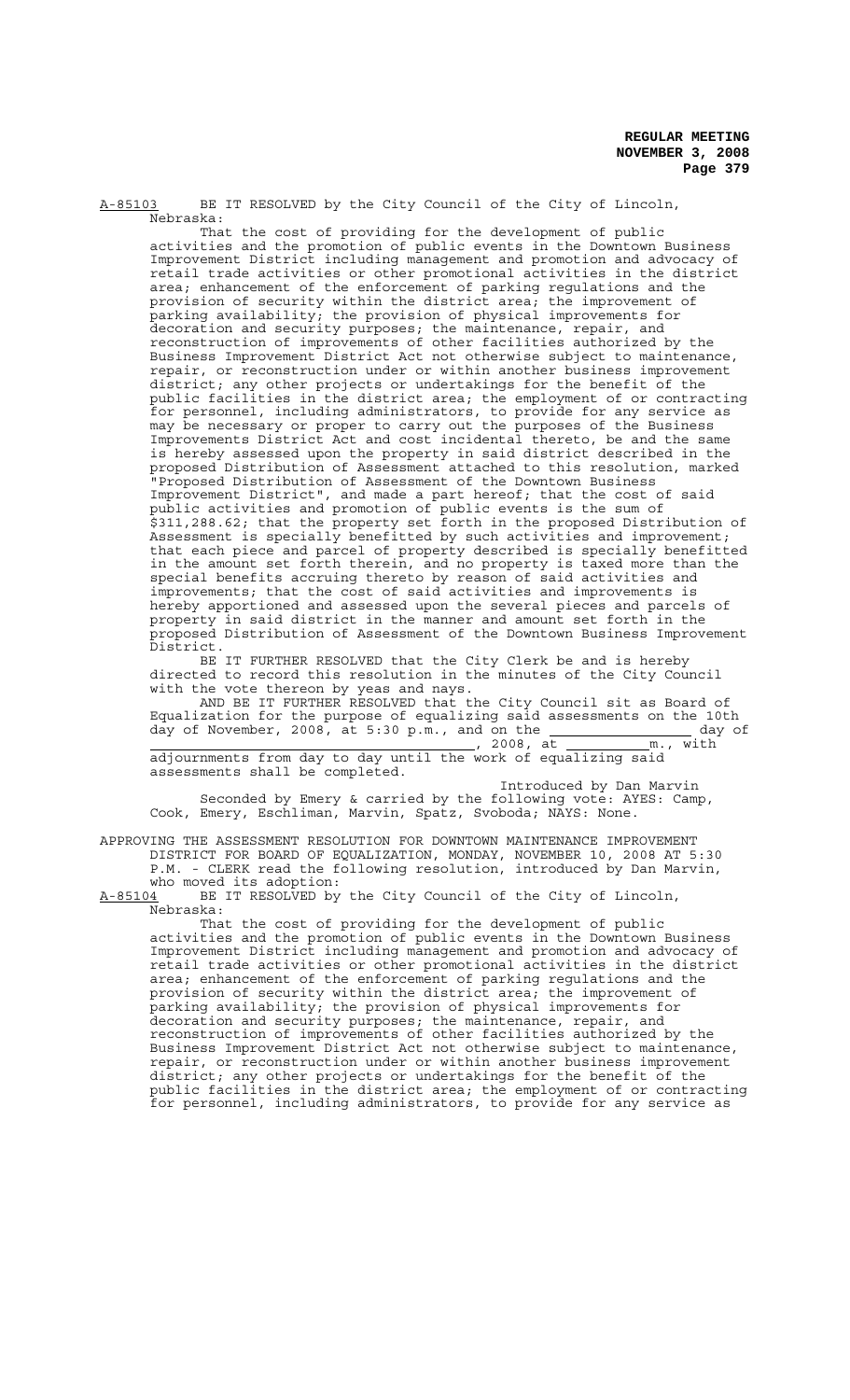may be necessary or proper to carry out the purposes of the Business Improvements District Act and cost incidental thereto, be and the same is hereby assessed upon the property in said district described in the proposed Distribution of Assessment attached to this resolution, marked "Proposed Distribution of Assessment of the Downtown Business Improvement District", and made a part hereof; that the cost of said public activities and promotion of public events is the sum of \$311,288.62; that the property set forth in the proposed Distribution of Assessment is specially benefitted by such activities and improvement; that each piece and parcel of property described is specially benefitted in the amount set forth therein, and no property is taxed more than the special benefits accruing thereto by reason of said activities and improvements; that the cost of said activities and improvements is hereby apportioned and assessed upon the several pieces and parcels of property in said district in the manner and amount set forth in the proposed Distribution of Assessment of the Downtown Business Improvement District.

BE IT FURTHER RESOLVED that the City Clerk be and is hereby directed to record this resolution in the minutes of the City Council with the vote thereon by yeas and nays.

AND BE IT FURTHER RESOLVED that the City Council sit as Board of Equalization for the purpose of equalizing said assessments on the 10th day of November, 2008, at 5:30  $p.m.,$  and on the  $\underline{\hspace{1cm}}$  and  $\underline{\hspace{1cm}}$  and  $\underline{\hspace{1cm}}$  and  $\underline{\hspace{1cm}}$  and  $\underline{\hspace{1cm}}$ , 2008, at m., with

adjournments from day to day until the work of equalizing said assessments shall be completed.

Introduced by Dan Marvin Seconded by Emery & carried by the following vote: AYES: Camp, Cook, Emery, Eschliman, Marvin, Spatz, Svoboda; NAYS: None.

APPROVING THE ASSESSMENT RESOLUTION FOR DOWNTOWN CORE BUSINESS IMPROVEMENT DISTRICT FOR BOARD OF EQUALIZATION, MONDAY, NOVEMBER 10, 2008 AT 5:30 P.M. - CLERK read the following resolution, introduced by Dan Marvin, who moved its adoption:

A-85105 BE IT RESOLVED by the City Council of the City of Lincoln,  $A-85105$  BE<br>Nebraska:

That the cost of providing for the development of public activities and the promotion of public events in the Core Business Improvement District Overlay including management and promotion and advocacy of retail trade activities or other promotional activities in the district area; enhancement of the enforcement of parking regulations and the provision of security within the district area; the improvement of parking availability; the provision of physical improvements for decoration and security purposes; the maintenance, repair, and reconstruction of improvements of other facilities authorized by the Business Improvement District Act not otherwise subject to maintenance, repair, or reconstruction under or within another business improvement district; any other projects or undertakings for the benefit of the public facilities in the district area; the employment of or contracting for personnel, including administrators, to provide for any service as may be necessary or proper to carry out the purposes of the Business Improvements District Act and cost incidental thereto, be and the same is hereby assessed upon the property in said district described in the proposed Distribution of Assessment attached to this resolution, marked "Proposed Distribution of Assessment of the Core Business Improvement District Overlay", and made a part hereof; that the cost of said public activities and promotion of public events is the sum of \$146,639.77; that the property set forth in the proposed Distribution of Assessment is specially benefitted by such activities and improvement; that each piece and parcel of property described is specially benefitted in the amount set forth therein, and no property is taxed more than the special benefits accruing thereto by reason of said activities and improvements; that the cost of said activities and improvements is hereby apportioned and assessed upon the several pieces and parcels of property in said district in the manner and amount set forth in the proposed Distribution of Assessment of the Core Business Improvement District Overlay.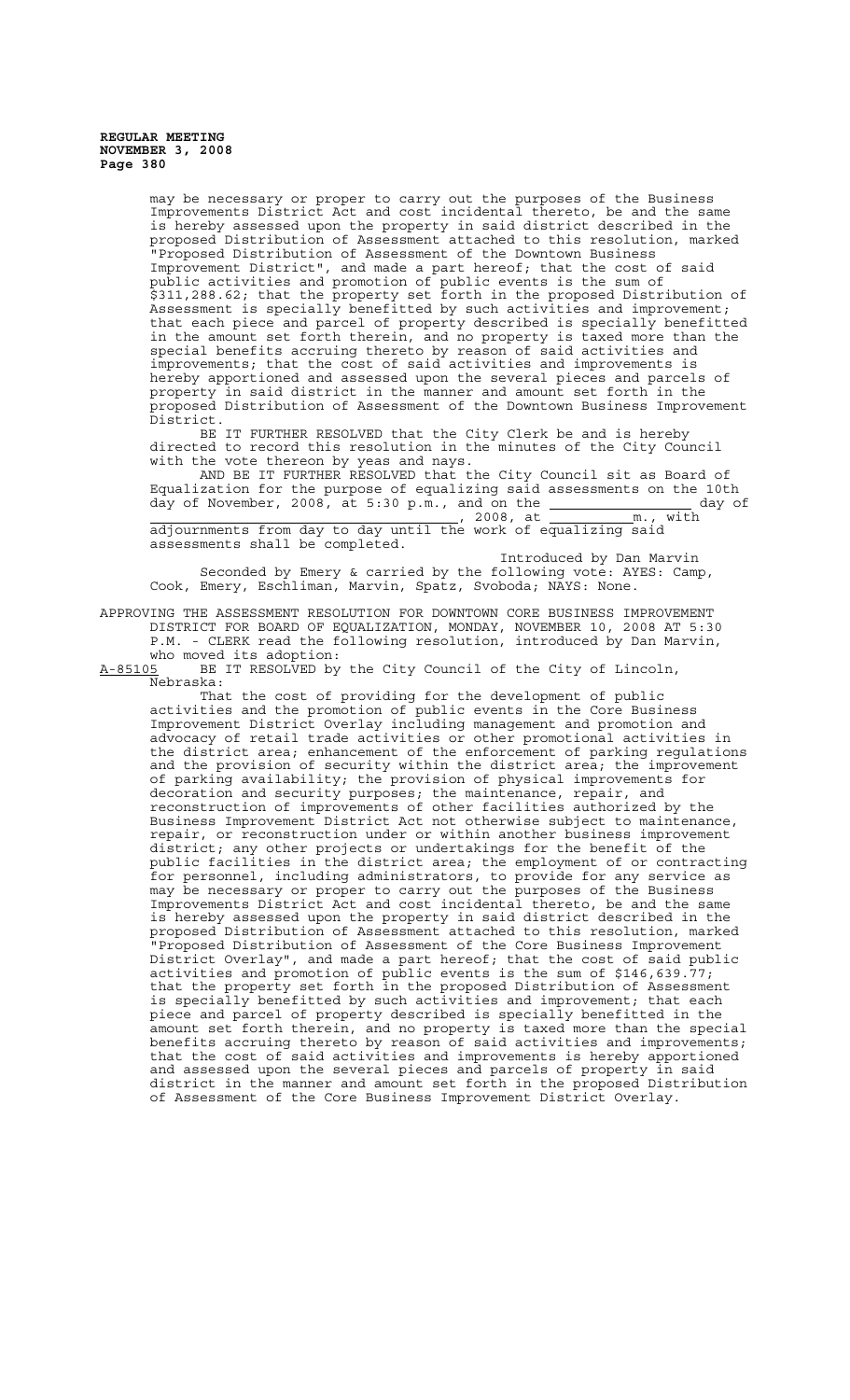BE IT FURTHER RESOLVED that the City Clerk be and is hereby directed to record this resolution in the minutes of the City Council with the vote thereon by yeas and nays. AND BE IT FURTHER RESOLVED that the City Council sit as Board of Equalization for the purpose of equalizing said assessments on the 10th day of November, 2008, at 5:30 p.m., and on the  $\overline{\phantom{a}}$  and  $\overline{\phantom{a}}$  day of , 2008, at  $\frac{m}{2008}$ ,  $\frac{m}{2008}$ ,  $\frac{m}{2008}$ ,  $\frac{m}{2008}$ ,  $\frac{m}{2008}$ ,  $\frac{m}{2008}$ with adjournments from day to day until the work of equalizing said

assessments shall be completed. Introduced by Dan Marvin

Seconded by Emery & carried by the following vote: AYES: Camp, Cook, Emery, Eschliman, Marvin, Spatz, Svoboda; NAYS: None.

## **PETITIONS & COMMUNICATIONS**

THE FOLLOWING HAVE BEEN REFERRED TO THE PLANNING DEPT.: Change of Zone 08053 - Application of Engineering Design Consultants, LLC for owners Kevin D. and Carla J. Pinneo to designate the Foster House as a historic landmark on property located at 1021 D Street. Special Permit 08044 - Application of Engineering Design Consultants to allow the use of a historic landmark as office space on property located at 1021 D Street (Foster House).

SETTING THE HEARING DATE OF MONDAY, NOVEMBER 17, 2008 AT 1:30 P.M. FOR THE APPLICATION OF PHILIP KUTLO AND IRMA KUTLO DBA CASTLE DRIVE IN FOR A CLASS D LIQUOR LICENSE LOCATED AT 6001 HAVELOCK AVENUE - CLERK read the following resolution, introduced by Dan Marvin, who moved its adoption: A-85106 BE IT RESOLVED by the City Council, of the City of Lincoln, that a hearing date is hereby set for Monday, November 17, 2008 at 1:30 p.m. or

as soon thereafter as possible in the City Council Chambers, County-City Building, 555 S. 10<sup>th</sup> St., Lincoln, NE, for Application of Philip Kutlo and Irma Kutlo dba Castle Drive In for a Class D liquor license located at 6001 Havelock Avenue.

If the Police Dept. is unable to complete the investigation by said time, a new hearing date will be set.

Introduced by Dan Marvin Seconded by Emery & carried by the following vote: AYES: Camp, Cook, Emery, Eschliman, Marvin, Spatz, Svoboda; NAYS: None.

SETTING THE HEARING DATE OF MONDAY, NOVEMBER 17, 2008 AT 1:30 P.M. FOR THE APPLICATION OF BLACK BEAR ENTERPRISES LLC DBA THE OFFICE GENTLEMAN'S CLUB FOR A CLASS I LIQUOR LICENSE LOCATED AT 640 WEST PROSPECTOR - CLERK read the following resolution, introduced by Dan Marvin, who moved its adoption:

A-85107 BE IT RESOLVED by the City Council, of the City of Lincoln, that a hearing date is hereby set for Monday, November 17, 2008 at 1:30 p.m. or as soon thereafter as possible in the City Council Chambers, County-City Building, 555 S. 10<sup>th</sup> St., Lincoln, NE, for Application of Black Bear Enterprises LLC dba The Office Gentleman's Club for a Class I liquor license located at 640 West Prospector.

If the Police Dept. is unable to complete the investigation by said time, a new hearing date will be set.

Introduced by Dan Marvin Seconded by Emery & carried by the following vote: AYES: Camp, Cook, Emery, Eschliman, Marvin, Spatz, Svoboda; NAYS: None.

SETTING THE HEARING DATE OF MONDAY, NOVEMBER 17, 2008 AT 1:30 P.M. FOR THE APPLICATION OF MAC ACQUISITION LLC DBA ROMANO'S MACARONI GRILL FOR A CLASS C LIQUOR LICENSE LOCATED AT 6800 S. 27 $^{TH}$  STREET - CLERK read the

following resolution, introduced by Dan Marvin, who moved its adoption: A-85108 BE IT RESOLVED by the City Council, of the City of Lincoln, that a hearing date is hereby set for Monday, November 17, 2008 at 1:30 p.m. or as soon thereafter as possible in the City Council Chambers, County-City Building, 555 S. 10<sup>th</sup> St., Lincoln, NE, for Application of Mac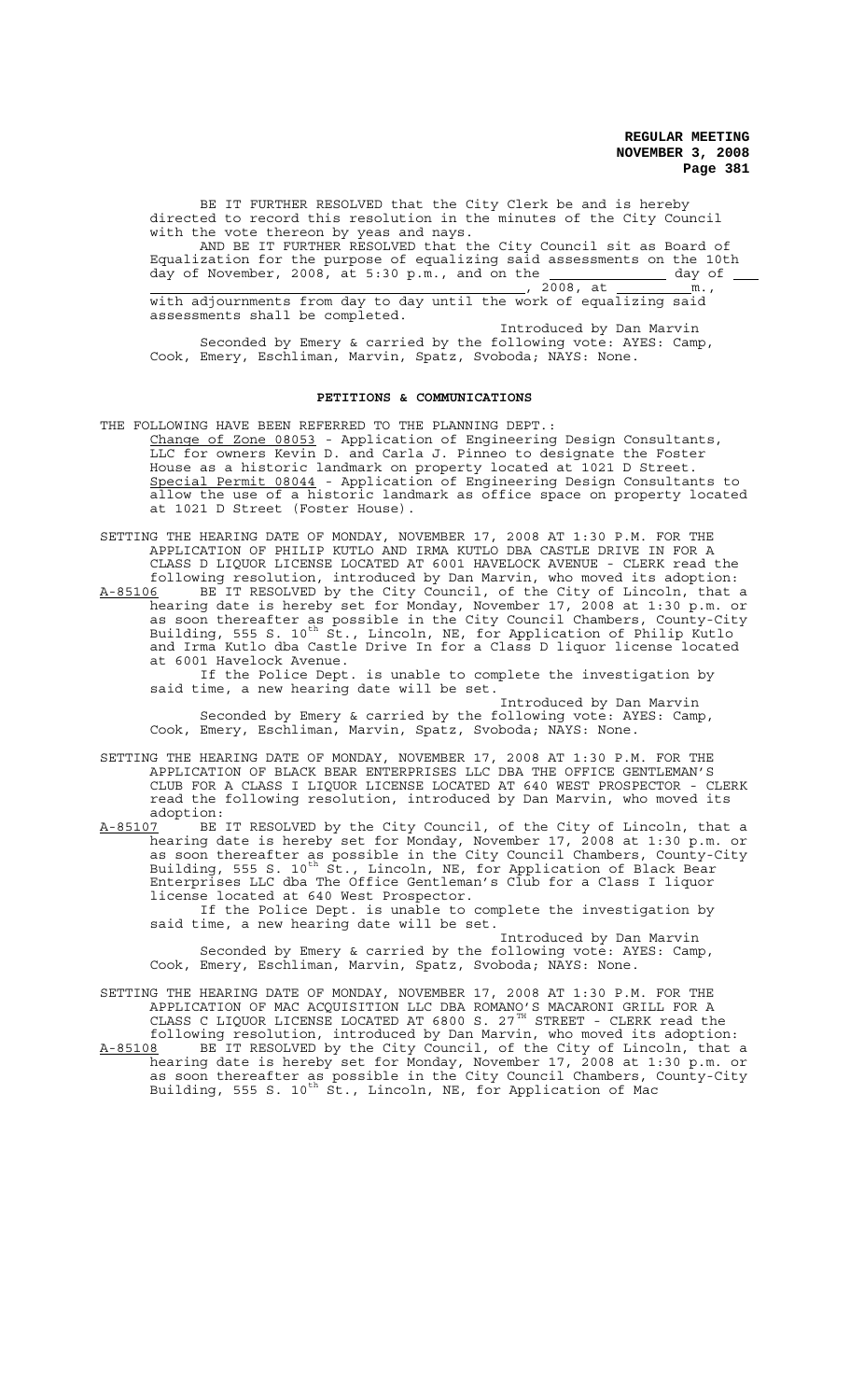> Acquisition LLC dba Romano's Macaroni Grill for a Class C liquor license located at  $6800$  S.  $27^{\text{th}}$  Street. If the Police Dept. is unable to complete the investigation by

said time, a new hearing date will be set. Introduced by Dan Marvin

Seconded by Emery & carried by the following vote: AYES: Camp, Cook, Emery, Eschliman, Marvin, Spatz, Svoboda; NAYS: None.

## **LIQUOR RESOLUTIONS**

APPLICATION OF OLD FEDERAL PLACE LLC DBA JASMINE ROOM FOR A CLASS I LIQUOR LICENSE AT 129 NORTH 10TH STREET AND AN OUTSIDE PATIO AREA MEASURING APPROXIMATELY 20 FEET BY 40 FEET TO THE SOUTH - CLERK read the following resolution, introduced by Jon Camp, who moved its adoption for approval:<br>A-85109 BE IT RESOLVED by the City Council of the City of Lincoln, BE IT RESOLVED by the City Council of the City of Lincoln, Nebraska:

That after hearing duly had as required by law, consideration of the facts of this application, the Nebraska Liquor Control Act, and the pertinent City ordinances, the City Council recommends that the application of Old Federal Place LLC dba Jasmine Room for a Class "I" liquor license at 129 North 10th Street, Lincoln, Nebraska, and an outside patio area measuring approximately 20 feet by 40 feet to the south, for the license period ending April 30, 2009, be approved with the condition that the premise complies in every respect with all city and state regulations. The City Clerk is directed to transmit a copy of this resolution to the Nebraska Liquor Control Commission.

Introduced by Jon Camp Seconded by Svoboda & carried by the following vote: AYES: Camp, Cook, Emery, Eschliman, Marvin, Spatz, Svoboda; NAYS: None.

MANAGER APPLICATION OF MONTE FROEHLICH FOR OLD FEDERAL PLACE LLC DBA JASMINE ROOM AT 129 NORTH 10TH STREET - CLERK read the following resolution, introduced by Jon Camp, who moved its adoption for approval:

A-85110 WHEREAS, Old Federal Place LLC dba Jasmine Room located at 129 North 10th Street, Lincoln, Nebraska has been approved for a Retail Class "I" liquor license, and now requests that Monte Froehlich be named manager;

WHEREAS, Monte Froehlich appears to be a fit and proper person to manage said business.

NOW, THEREFORE, BE IT RESOLVED by the City Council of the City of Lincoln, Nebraska:

That after hearing duly had as required by law, consideration of the facts of this application, the Nebraska Liquor Control Act, and the pertinent City ordinances, the City Council recommends that Monte Froehlich be approved as manager of this business for said licensee. The City Clerk is directed to transmit a copy of this resolution to the Nebraska Liquor Control Commission.

Introduced by Jon Camp Seconded by Marvin & carried by the following vote: AYES: Camp, Cook, Emery, Eschliman, Marvin, Spatz, Svoboda; NAYS: None.

APPLICATION OF MARTINA ALVAREZ DBA LA HACIENDA DE FLORES FOR A CLASS I LIQUOR LICENSE AT 100 NORTH 1ST STREET, SUITE - CLERK read the following

resolution, introduced by Jon Camp, who moved its adoption for denial: A-85111 BE IT RESOLVED by the City Council of the City of Lincoln, A-85111 BE<br>Nebraska:

That after hearing duly had as required by law, consideration of the facts of this application, the Nebraska Liquor Control Act, pertinent City ordinances, and the following:

a. If the applicant is of a class of person to whom no license can be issued.

b. If the existing population of the City of Lincoln and the projected population growth of the City of Lincoln and within the area to be served are adequate to support the proposed license.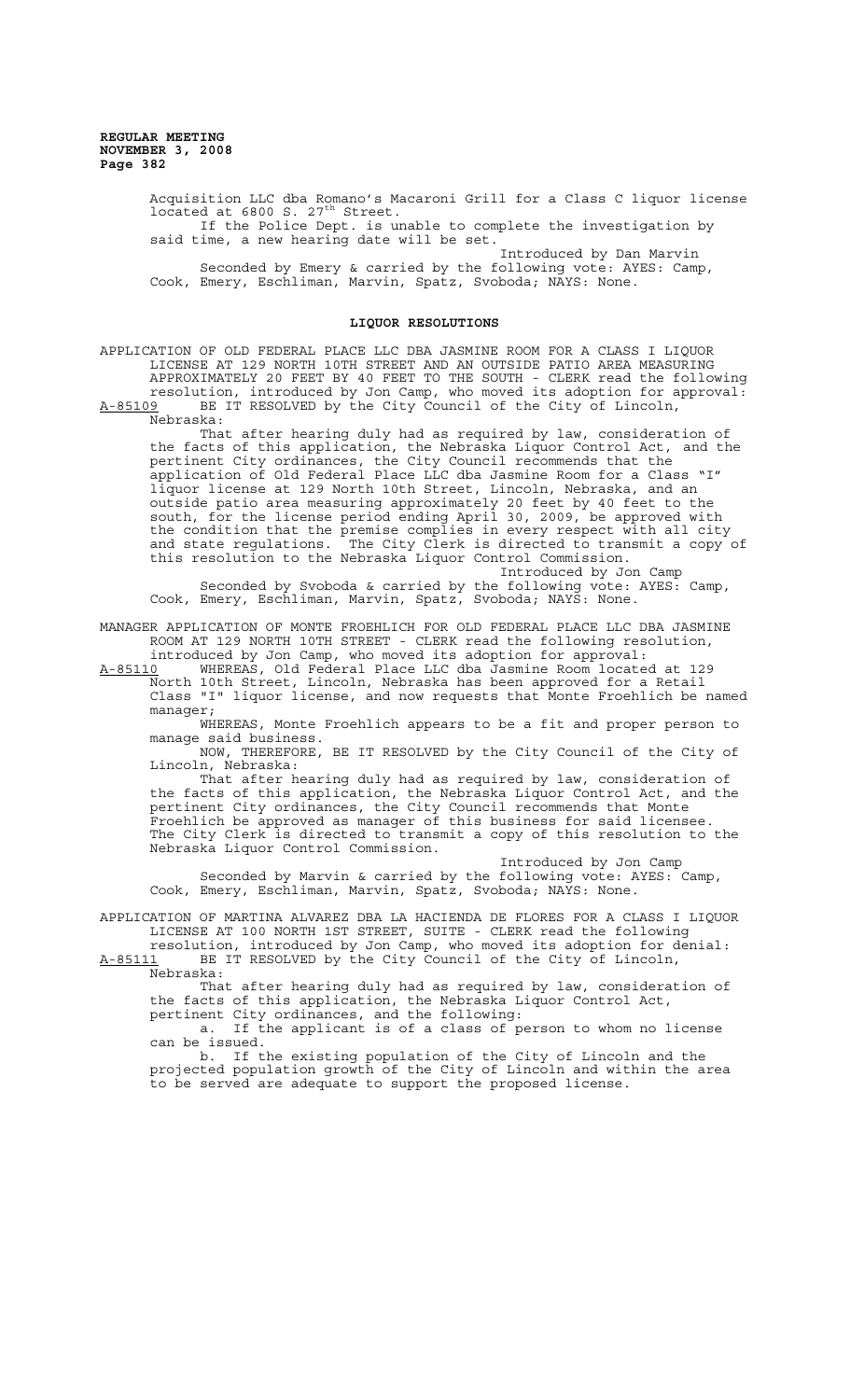c. If the issuance of the license would be compatible with the nature of the neighborhood or community. If existing licenses with similar privileges adequately serve

the area.

e. If there are any existing motor vehicle and/or pedestrian traffic flow in the area or if this application would cause motor vehicle and/or pedestrian traffic flow issues.

f. If there is an adequate number of existing law enforcement officers in the area.

g. If there are zoning and/or distance restrictions that prevent the issuance of a license.

h. If there are sanitation and/or sanitary conditions on or about the area.

i. If a citizens' protest has been made.

The City Council recommends to the Nebraska Liquor Control Commission that the application of Martina Alvarez dba La Hacienda De Flores for a Class "I" liquor license, at 100 North 1st Street, Suite 4, Lincoln, Nebraska, be denied. The City Council has determined that the application should be denied for one or more of the following reasons: a. The applicant is unfit, unwilling, and/or unable to properly

provide the service proposed within the City of Lincoln. b. The applicant cannot conform to all provisions and

requirements of and rules and regulations adopted pursuant to the Nebraska Liquor Control Act and/or pertinent City ordinances.

c. The applicant has not demonstrated that the type of management and control to be exercised over the premises described in the application will be sufficient to insure that the licensed business can conform to all provisions and requirements of and rules and regulations adopted pursuant to the Nebraska Liquor Control Act, and pertinent City ordinances.

d. The applicant has provided an incomplete and/or invalid application. Neb. Rev. Stat. 53-1131.01.

e. The applicant has failed to provide a valid or complete lease for the full period of time in which the license is to be issued. Neb. Rev. Stat. 53-125(12).

BE IT FURTHER RESOLVED that the City Clerk is directed to transmit a copy of this resolution to the Nebraska Liquor Control Commission.

Introduced by Jon Camp Seconded by Marvin & carried by the following vote: AYES: Camp, Cook, Emery, Eschliman, Marvin, Spatz, Svoboda; NAYS: None.

#### **ORDINANCES - 2ND READING & RELATED RESOLUTIONS (as required)**

AMENDING ORDINANCE NO. 19110, PASSED BY THE CITY COUNCIL ON JULY 28, 2008, TO INCLUDE LOTS 14-19, BLOCK 3, MCMURTRY'S ADDITION, IN THE CHANGE OF ZONE FROM R-6 RESIDENTIAL DISTRICT TO O-1 OFFICE DISTRICT, ON PROPERTY GENERALLY LOCATED AT THE SOUTHEAST CORNER OF SOUTH 18TH STREET AND K STREET - CLERK read an ordinance, introduced by Doug Emery, amending Ordinance 19110 passed by the City Council of the City of Lincoln, Nebraska on July 28, 2008, for a change of zone from the R-6 and R-7 Residential Districts to the O-1 Office District on property generally located at South 18th and K Streets, to correct the legal description, the second time.

#### **PUBLIC HEARING RESOLUTIONS**

APPROVING A TWO-YEAR GRANT CONTRACT BETWEEN THE CITY OF LINCOLN AND EL CENTRO DE LAS AMERICAS TO PROVIDE GRANT FUNDS IN THE AMOUNT OF \$10,000.00 PER YEAR FOR ITS VICTIMS OF DOMESTIC VIOLENCE OUTREACH PROGRAM - CLERK read the following resolution, introduced by Doug Emery, who moved its adoption: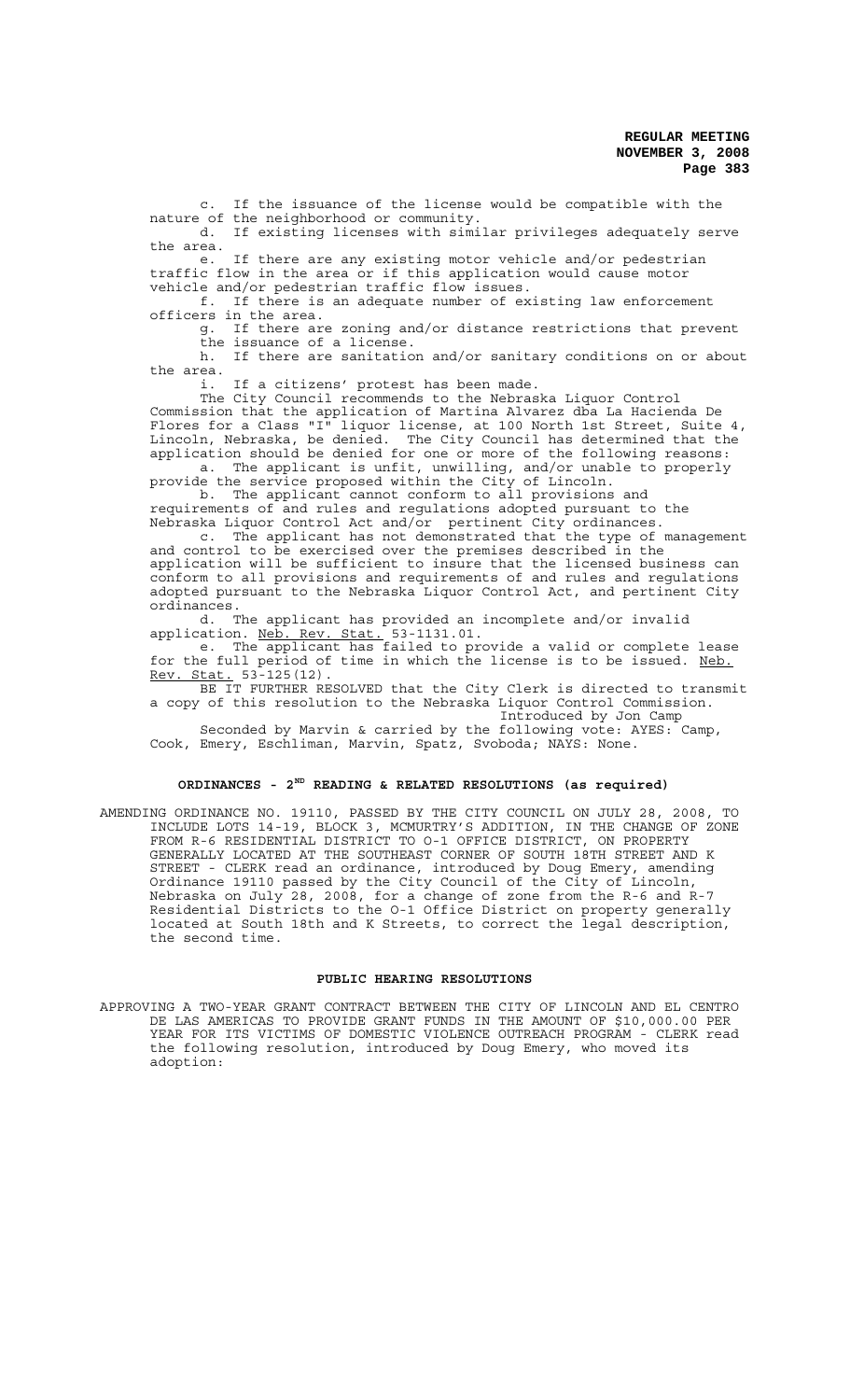Nebraska: That the attached two-year Grant Contract between the City of Lincoln and El Centro de las Americas to provide grant funds in the amount of \$10,000.00 per year for its Victims of Domestic Violence Outreach Program, upon the terms and conditions as set forth in said contract, is hereby approved and the Mayor is authorized to execute the same on behalf of the City. The City Clerk is directed to transmit one fully executed original Contract to El Centro De las Americas, 2032 U Street, Lincoln, NE 68503, and a copy of said Contract to the Finance Department. Introduced by Doug Emery Seconded by Marvin & carried by the following vote: AYES: Camp, Cook, Emery, Eschliman, Marvin, Spatz, Svoboda; NAYS: None. RATIFYING THE INTERLOCAL AGREEMENT BETWEEN THE COUNTY OF LANCASTER, NEBRASKA, AND THE LINCOLN LANCASTER COUNTY HEALTH DEPARTMENT WHEREBY THE HEALTH DEPARTMENT WILL PROVIDE SERVICES 24 HOURS PER DAY, 7 DAYS A WEEK, IN THE EVENT SUCH SERVICES ARE NEEDED AT THE YOUTH SERVICE CENTER FOR THE PERIOD OF JULY 1, 2008 TO JUNE 30, 2009 - CLERK read the following resolution, introduced by Doug Emery, who moved its adoption: A-85113 BE IT RESOLVED by the City Council of the City of Lincoln, Nebraska: That the Agreement between the Lincoln-Lancaster County Health Department and the Lancaster County Youth Services Center whereby the Health Department will provide services 24 hours per day, 7 days a week, in the event such services are needed at the Youth Services Center for the period of July 1, 2008 to June 30, 2009, a copy of which is attached hereto, marked as Attachment "A" and made a part hereof by reference, is hereby ratified and approved and the Mayor is authorized to execute said Agreement on behalf of the City. The City Clerk is directed to transmit one fully executed original

A-85112 BE IT RESOLVED by the City Council of the City of Lincoln,

Agreement to Susan Starcher, Lancaster County Clerk's Office, and one fully executed original Agreement to the Lincoln-Lancaster County Health Department for transmittal to Michelle Schindler, Director of Youth Services Center.

Introduced by Doug Emery Seconded by Svoboda & carried by the following vote: AYES: Camp, Cook, Emery, Eschliman, Marvin, Spatz, Svoboda; NAYS: None.

RATIFYING AND APPROVING THE CORRECTIONAL FACILITIES INTERLOCAL AGREEMENT BETWEEN THE CITY, LANCASTER COUNTY, AND THE LANCASTER COUNTY CORRECTIONAL FACILITY JOINT PUBLIC AGENCY RELATING TO THE TRANSPORT, SUPERVISION, AND HOUSING OF CITY OFFENDERS - CLERK read the following resolution, introduced by Doug Emery, who moved its adoption: A-85114 BE IT RESOLVED by the City Council of the City of Lincoln,

Nebraska:

That the Correctional Facilities Interlocal Agreement between the City of Lincoln, the County of Lancaster, Nebraska, and the Lancaster County Correctional Facility Joint Public Agency relating to the transport, supervision and housing of City offenders, a copy of which is attached hereto, marked as Attachment "A" and made a part hereof by reference, is hereby ratified and approved and the Mayor is authorized to execute said Interlocal Agreement on behalf of the City.

The City Clerk is directed to transmit an executed copy of said Interlocal Agreement to Bob Workman, Chair of the Board of County Commissioners of Lancaster County, Nebraska, and Bernie Heier, Chair of the Lancaster County Correctional Facility Joint Public Agency. Introduced by Doug Emery

Seconded by Svoboda & carried by the following vote: AYES: Camp, Cook, Emery, Eschliman, Marvin, Spatz, Svoboda; NAYS: None.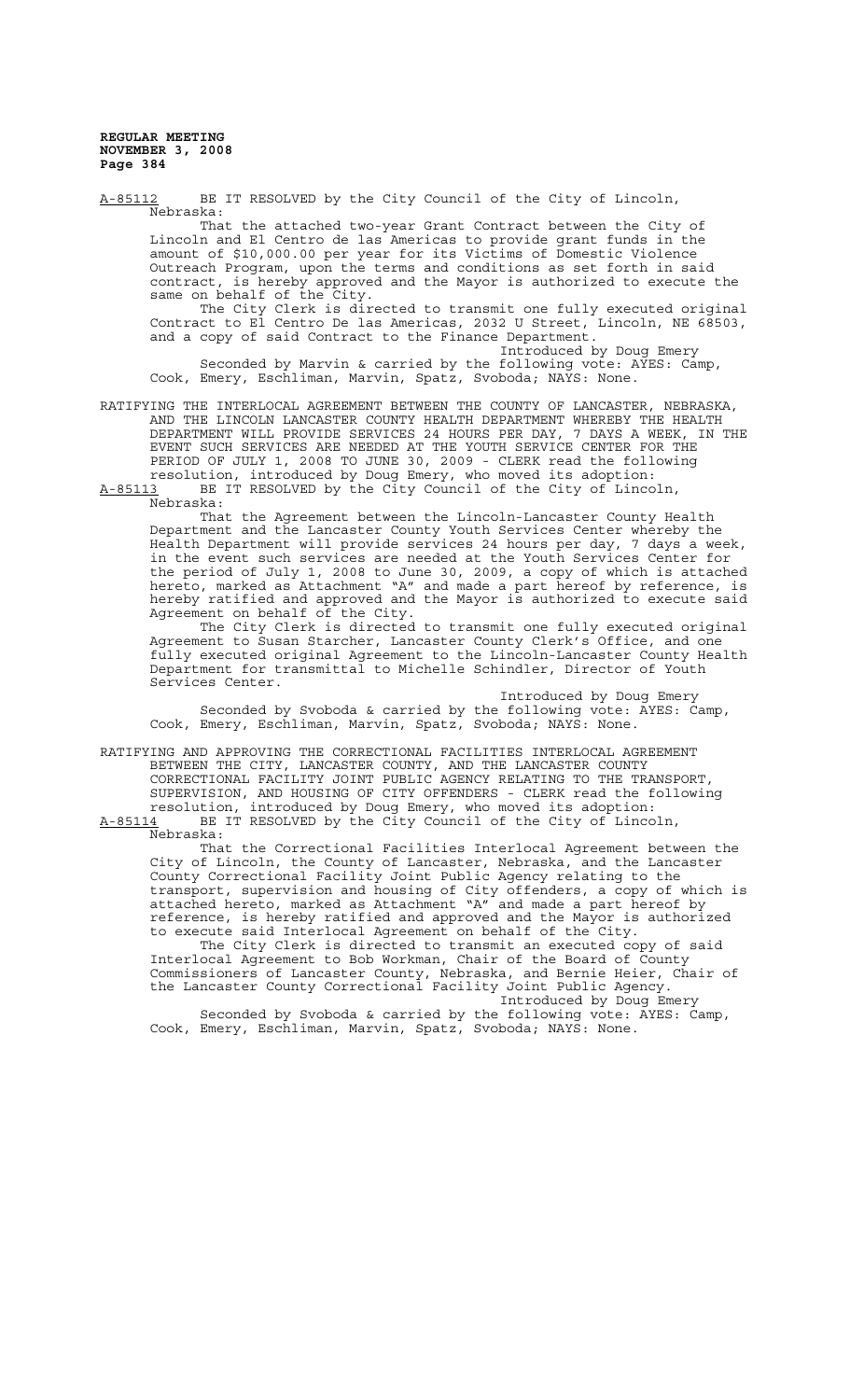# **PUBLIC HEARING ORDINANCES - 3RD READING & RELATED RESOLUTIONS (AS REQUIRED)**

REQUEST FOR BOND ORDINANCE AUTHORIZING THE ISSUANCE OF NOT TO EXCEED \$932,000.00 CITY OF LINCOLN, NEBRASKA BLOCK 85 REDEVELOPMENT PROJECT TAX ALLOCATION BONDS. (RELATED ITEMS: 08-148, 08R-268, 08R-269) (10/27/08 - P.H. CON'T., LIMITED TO APPLICANTS' TESTIMONY, W/ACTION ON 11/3/08) PRIOR to reading:

COOK Moved MTA #1 amending Bill No. 08-148 in the following manner: 1. On page 4, amend the second paragraph to read as follows: **"Redevelopment Agreement"** means City of Lincoln Redevelopment Agreement (Block 85 Redevelopment Project), dated the date of its execution, among the City; Haymarket South, LLC; WRK, L.L.C. Block 85, LLC; and Airspace LLC, relating to the Project."

Seconded by Svoboda & carried by the following vote: AYES: Cook, Emery, Marvin, Spatz, Svoboda; NAYS: None; ABSTAIN: Camp, Eschliman.

CLERK Read an ordinance, introduced by Jonathan Cook, authorizing and providing for the issuance of a City of Lincoln, Nebraska Tax Allocation Bond, Series 2008, in a principal amount not to exceed \$932,000 for the purpose of (1) paying the costs of acquiring, purchasing, constructing, reconstructing, improving, extending, rehabilitating, installing, equipping, furnishing and completing certain public improvements within the City's Block 85 Redevelopment Project Area, including acquiring any real estate and/or interests in real estate in connection therewith, and (2) paying the costs of issuance thereof; prescribing the form and certain details of the bond; pledging certain tax revenue and other revenue to the payment of the principal of and interest on the bond as the same become due; limiting payment of the bonds to such tax revenues; creating and establishing funds and accounts; delegating, authorizing and directing the finance director to exercise his independent discretion and judgment in determining and finalizing certain terms and provisions of the bond not specified herein; taking other actions and making other covenants and agreements in connection with the foregoing; and related matters, the third time.

COOK Moved to pass the ordinance as amended.

Seconded by Svoboda & carried by the following vote: AYES: Cook, Emery, Marvin, Spatz, Svoboda; NAYS: None; ABSTAIN: Camp, Eschliman. The ordinance, being numbered **#19169**, is recorded in Ordinance Book #26, Page

APPROVING THE BLOCK 85 REDEVELOPMENT AGREEMENT BETWEEN HAYMARKET SOUTH, LLC, WRK, LLC, AIRSPACE, LLC, AND THE CITY RELATING TO THE REDEVELOPMENT OF PROPERTY GENERALLY LOCATED ON BLOCK 85 FROM 8TH TO 9TH STREETS, AND M STREET TO ROSA PARKS WAY. (RELATED ITEMS: 08-148, 08R-268, 08R-269) (ACTION DATE: 11/3/08) (10/27/08 - P.H. CON'T., LIMITED TO APPLICANTS' TESTIMONY, W/ACTION ON 11/3/08) - PRIOR to reading:

MARVIN Moved MTA #1 amending Bill No. 08R-268 by accepting the substitute Redevelopment Agreement - Block 85 Redevelopment Project (10-21-08) attached hereto to reflect a reorganization of the ownership of Block 85 as Block 85, LLC, a Nebraska limited liability company, and Airspace, LLC, a Nebraska limited liability company.

Seconded by Svoboda & carried by the following vote: AYES: Cook, Emery, Marvin, Spatz, Svoboda; NAYS: None; ABSTAIN: Camp, Eschliman. MARVIN Moved MTA #2 amending Bill No. 08R-268 in the following manner:

1. On line 4, delete "Haymarket South, LLC, WRK, LLC" and insert in lieu thereof, Block 85, LLC.

2. On line 14, after "Lancaster County, Nebraska," insert the following: and Lots 13, 14, and 15, Block 85, Original Plat of Lincoln, Lancaster County, Nebraska, together with all of the vacated east-west 16 foot alley adjacent thereto on the south; and the north 67.00 feet of Lot 18, Block 85, in the Original Plat of Lincoln, Lancaster County, Nebraska and Lots 1, 2, and 3, and the north 5.00 feet of Lot 4, in Lincoln Land Company's Subdivision of Lots 16 and 17, Block 85, in the Original Plat of Lincoln, Lancaster County, Nebraska, together with the north 67.00 feet of the vacated north-south 10 foot alley lying between said lots,.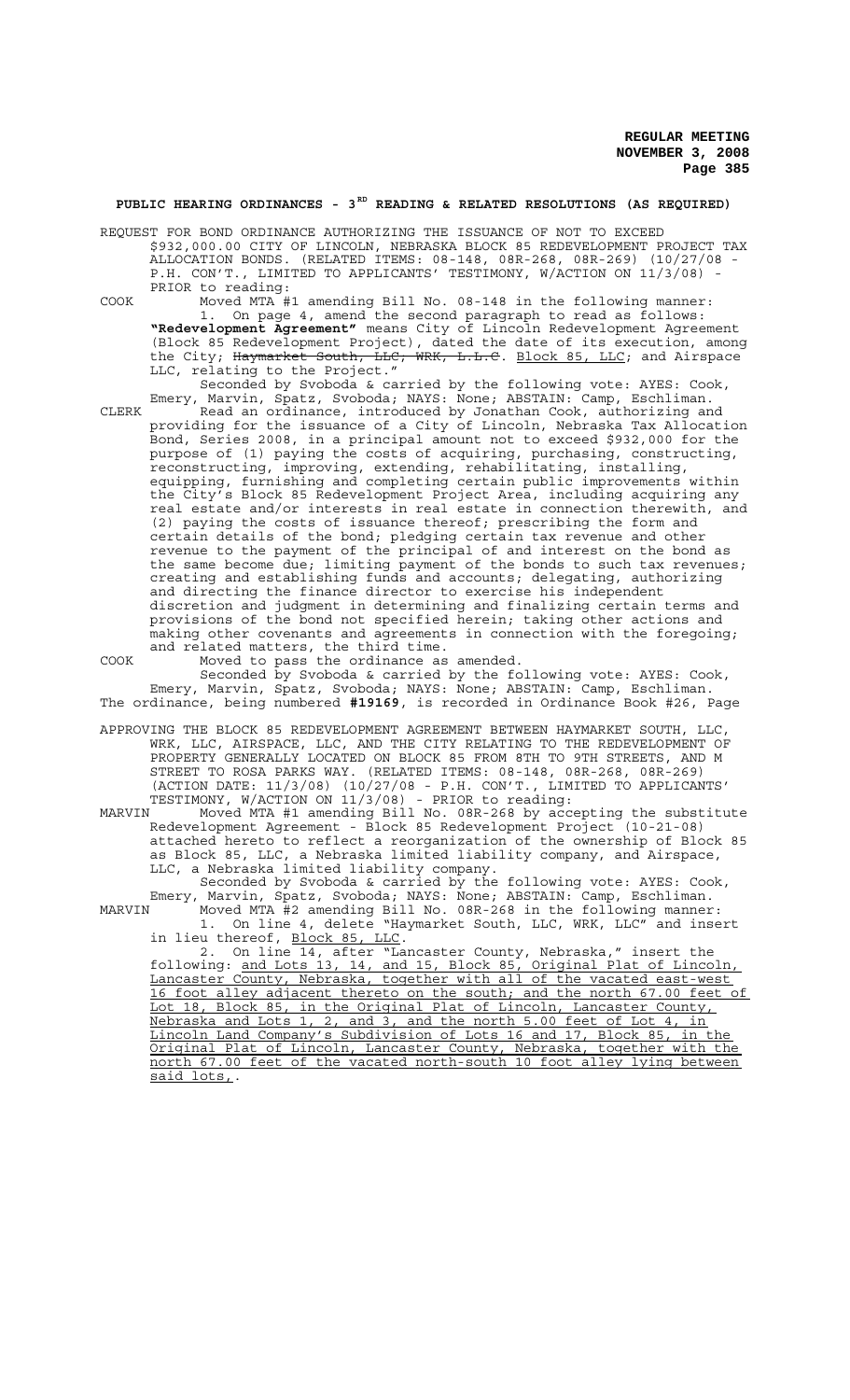Seconded by Svoboda & carried by the following vote: AYES: Cook, Emery, Marvin, Spatz, Svoboda; NAYS: None; ABSTAIN: Camp, Eschliman. CLERK The Read the following amended resolution, introduced by Jonathan Cook, who moved its adoption:<br>A-85115 BE IT RESOLVED by the C

BE IT RESOLVED by the City Council of the City of Lincoln, Nebraska:

That the agreement entitled City of Lincoln Redevelopment Agreement (Block 85 Redevelopment Project) which is attached hereto, marked as Attachment "A" and made a part hereof by reference, between the City of Lincoln and Haymarket South, LLC, WRK, LLC Block 85, LLC, and Airspace, LLC, outlining certain conditions and understandings relating to the redevelopment of property generally located on Block 85 from 8th to 9th Streets, and M Street to Rosa Parks Way, for the commercial, office, and redevelopment of the property, is approved.

BE IT FURTHER RESOLVED that the Mayor is authorized to execute the Agreement on behalf of the City.

BE IT FURTHER RESOLVED that the City Clerk is directed to return one fully executed copy of this Agreement to Rick Peo, Chief Assistant City Attorney, for distribution to the parties.

BE IT FURTHER RESOLVED that the City Clerk is directed to record the Redevelopment Agreement or a summary memorandum thereof on Lots 1, 2, and 3, Airspace Addition, Block 85, Original Plat Lincoln, Lancaster County, Nebraska, and Lots 13, 14, and 15, Block 85, Original Plat of Lincoln, Lancaster County, Nebraska, together with all of the vacated east-west 16 foot alley adjacent thereto on the south; and the north 67.00 feet of Lot 18, Block 85, in the Original Plat of Lincoln, Lancaster County, Nebraska and Lots 1, 2, and 3, and the north 5.00 feet of Lot 4, in Lincoln Land Company's Subdivision of Lots 16 and 17, Block 85, in the Original Plat of Lincoln, Lancaster County, Nebraska, together with the north 67.00 feet of the vacated north-south 10 foot ley lying between said lots, with the Register of Deeds, filing fees to be paid by the Redevelopers.

Introduced by Jonathan Cook Seconded by Svoboda & carried by the following vote: AYES: Cook, Emery, Marvin, Spatz, Svoboda; NAYS: None; ABSTAIN: Camp, Eschliman.

- AMENDING THE FY 08/09 CIP TO AUTHORIZE AND APPROPRIATE \$932,000 IN TIF FUNDS FOR THE BLOCK 85 REDEVELOPMENT PROJECT GENERALLY LOCATED ON BLOCK 85 FROM 8TH TO 9TH STREETS AND M STREET TO ROSA PARKS WAY. (RELATED ITEMS: 08-148, 08R-268, 08R-269) (ACTION DATE: 11/3/08) (10/27/08 - P.H. CON'T., LIMITED TO APPLICANTS' TESTIMONY, W/ACTION ON 11/3/08) - CLERK read the following resolution, introduced by Jonathan Cook, who moved its adoption:
- A-85116 WHEREAS, Resolution No. A-84988, adopted by the City Council of Lincoln, Nebraska on August 25, 2008, adopted the fiscal year 2008-2009 annual budget for the City of Lincoln and further adopted the Capital Improvement Program attached to Resolution No. A-84988 as Schedule No. 5; and

WHEREAS, Resolution No. A-84988 appropriated all money received or to be received from the County of Lancaster, the State of Nebraska, or the United States, as well as from any grants, donations, or contributions received for public purposes and the interest thereon notwithstanding any sum limitation set forth in the annual budget; and

WHEREAS, the City of Lincoln has adopted the Block 85 Nedevelopment, the City of Lincoln has adopted the Block 85<br>Redevelopment Project as an approved project within the Lincoln Center Redevelopment Plan; and

WHEREAS, a capital improvement project for the Block 85 Project was not included within Schedule No. 5 of the Annual Budget as a capital improvement project to be funded in fiscal year 2008-2009; and

WHEREAS, the City desires to amend the first year (2008-2009) of the Fiscal Year 2008/2009 – 2013/2014 Six Year Capital Improvement Program (CIP) to establish a project for the Block 85 Project, and establish appropriations for that project; and

WHEREAS, Article IX-B Section 7 of the Lincoln City Charter states that, "The [city] council shall not appropriate any money in any budget for any capital improvements project unless and until the conformity or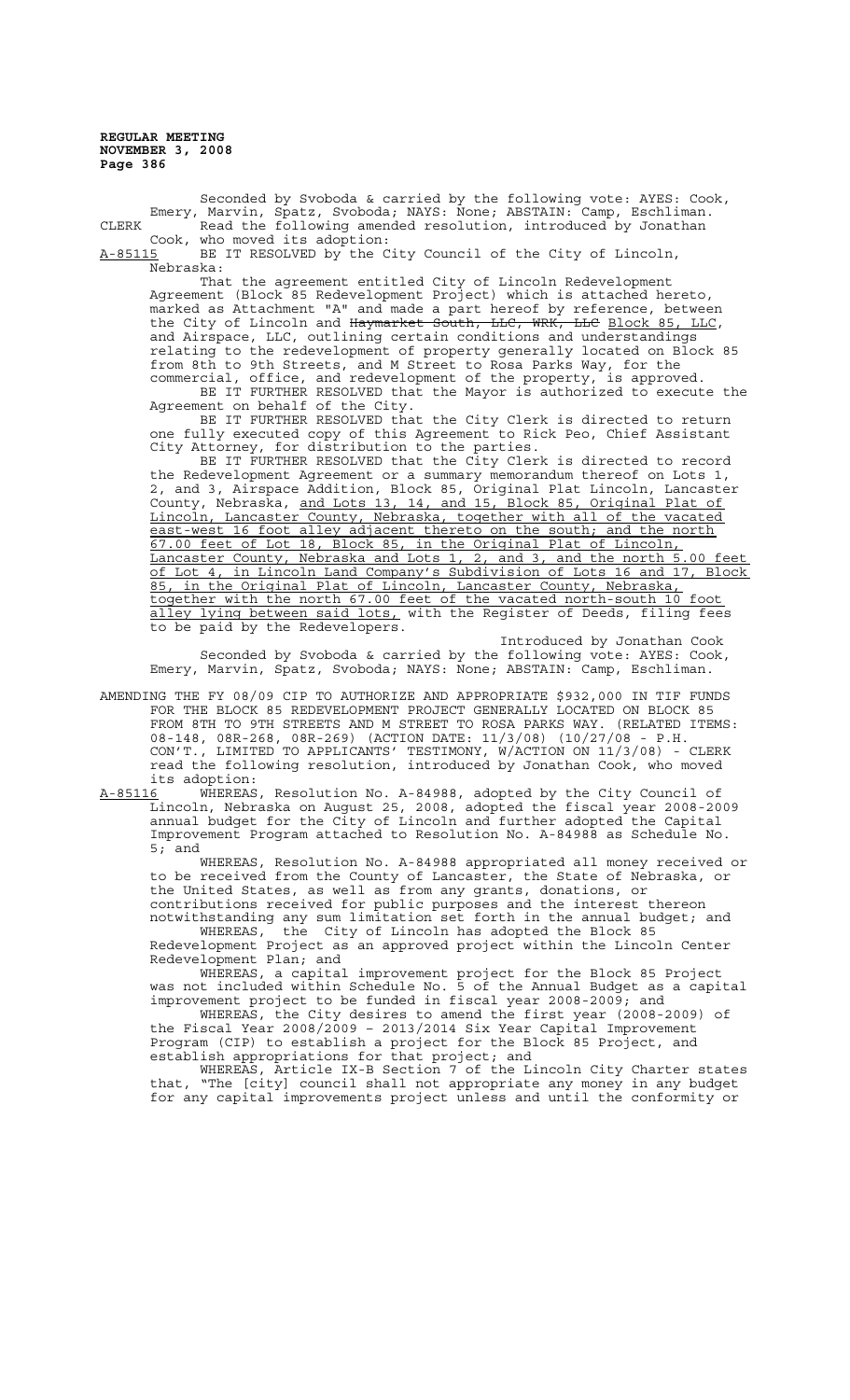non-conformity of the project has been reported on by the Planning Department by special report or in connection with the Capital Improvements Programming process." The Charter definition of "Planning Department" includes the Planning Commission; and

WHEREAS, the Lincoln City-Lancaster County Planning Commission has reviewed the Block 85 Project for conformity or nonconformity with the Comprehensive Plan as a capital improvement project as part of the review of the Lincoln Center Redevelopment Plan approved by Resolution No. A-84979; and

WHEREAS, the Planning Commission found the proposed Block 85 Project to be in conformity with the Comprehensive Plan.

NOW, THEREFORE, BE IT RESOLVED by the City Council of the City of Lincoln, Nebraska:

That the implementation of the Block 85 Project to salvage and rehabilitate two buildings and construct a new building and related public improvements, is hereby established as a capital improvement project within the Capital Improvement Program.

BE IT FURTHER RESOLVED that the Capital Improvement Program on Schedule 5 of Resolution No. A-84988 be amended by adding the Block 85 Project to the Urban Development Department's list of capital of improvement projects on Schedule 5.

BE IT FURTHER RESOLVED that the City Council hereby appropriates and directs the Finance Director to make the necessary adjustments to the annual budget in the amount of \$932,000 to designate \$932,000 from Tax Increment Financing for this Block 85 Project.

Introduced by Jonathan Cook Seconded by Svoboda & carried by the following vote: AYES: Cook, Emery, Marvin, Spatz, Svoboda; NAYS: None; ABSTAIN: Camp, Eschliman.

REQUEST FOR BOND ORDINANCE AUTHORIZING THE ISSUANCE OF NOT TO EXCEED

\$2,800,000.00 CITY OF LINCOLN, NEBRASKA NORTH HAYMARKET ARTS AND HUMANITIES PHASE II REDEVELOPMENT PROJECT TAX ALLOCATION BONDS. (RELATED ITEMS: 08-149, 08R-270, 08R-271) (10/27/08 - P.H. CON'T., LIMITED TO APPLICANTS' TESTIMONY, W/ACTION ON 11/3/08) - CLERK read an ordinance, introduced by Jonathan Cook, authorizing and providing for the issuance of a City of Lincoln, Nebraska Tax Allocation Bond, Series 2008, in a principal amount not to exceed \$2,800,000 for the purpose of (1) paying the costs of acquiring, purchasing, constructing, reconstructing, improving, extending, rehabilitating, installing, equipping, furnishing and completing certain public improvements within the City's North Haymarket Arts and Humanities Phase II Redevelopment Project Area. Including acquiring any real estate and/or interests in real estate in connection therewith, and (2) paying the costs of issuance thereof; prescribing the form and certain details of the bond; pledging certain tax revenue and other revenue to the payment of the principal of and interest on the bond as the same become due; limiting payment of the bonds to such tax revenues; creating and establishing funds and accounts; delegating, authorizing and directing the Finance Director to exercise his independent discretion and judgment in determining and finalizing certain terms and provisions of the bond not specified herein; taking other actions and making other covenants and agreements in connection with the foregoing, and related matters, the third time. COOK Moved to pass the ordinance as read.

Introduced by Jonathan Cook Seconded by Marvin & carried by the following vote: AYES: Cook, Emery, Eschliman, Marvin, Spatz, Svoboda; NAYS: None; ABSTAIN: Camp. The ordinance, being numbered **#19170**, is recorded in Ordinance Book #26, Page

APPROVING THE NORTH HAYMARKET ARTS AND HUMANITIES PHASE II REDEVELOPMENT AGREEMENT BETWEEN BLOCK 21, LLC AND THE CITY RELATING TO THE REDEVELOPMENT OF PROPERTY GENERALLY LOCATED AT 8TH AND R STREETS. (RELATED ITEMS: 08-149, 08R-270, 08R-271) (ACTION DATE: 11/3/08) (10/27/08 - P.H. CON'T., LIMITED TO APPLICANTS' TESTIMONY, W/ACTION ON 11/3/08) - PRIOR to reading: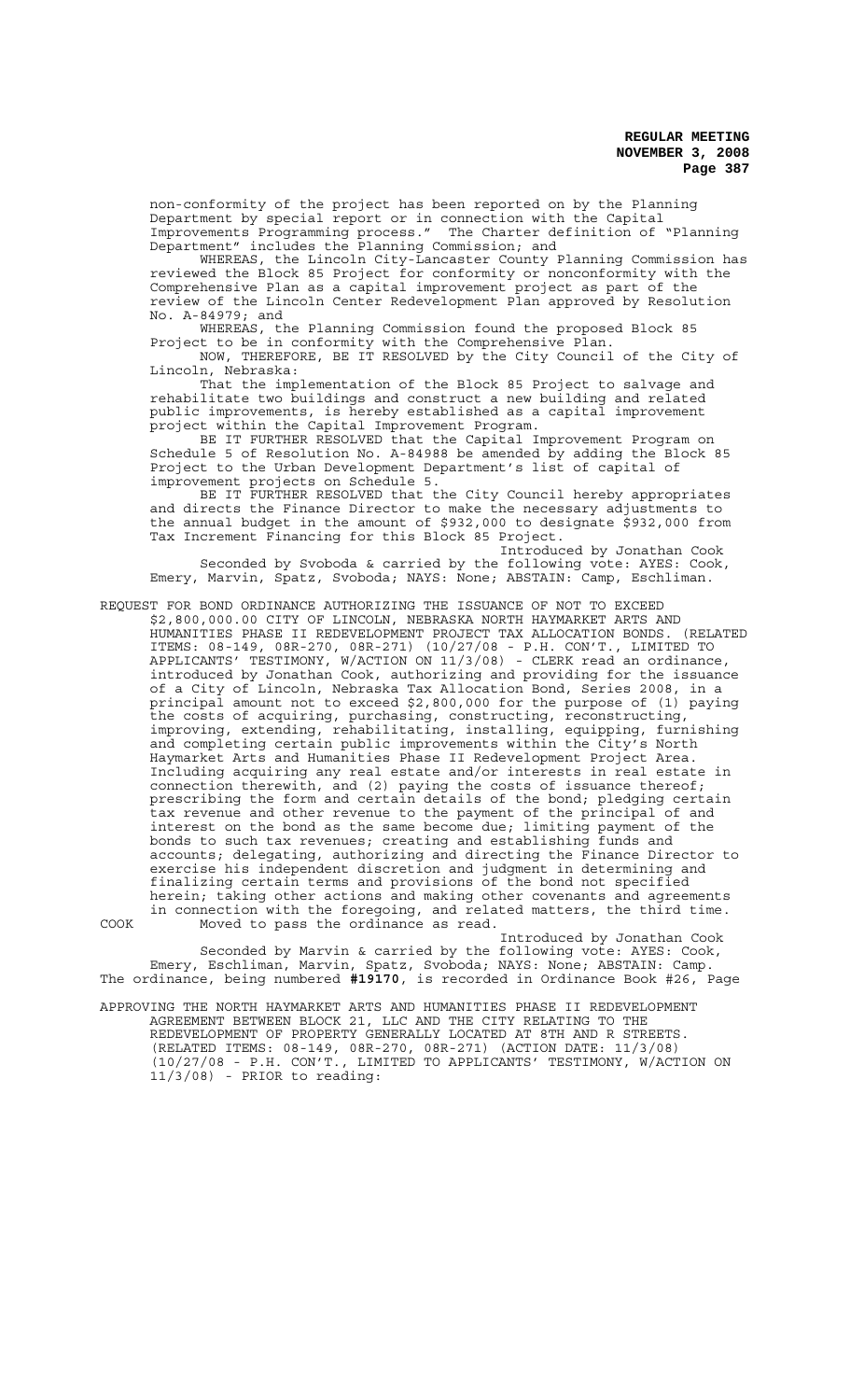MARVIN Moved MTA #1 amending Bill No. 08R-270 by accepting the substitute Redevelopment Agreement - North Haymarket Arts and Humanities Phase II (10-23-08) attached hereto to revise the signature block and notary for Block 21, LLC.

Seconded by Svoboda & carried by the following vote: AYES: Cook, Emery, Eschliman, Marvin, Spatz, Svoboda; NAYS: None; ABSTAIN: Camp. SPATZ Moved MTA #2 amending Bill No. 08R-270 by amending paragraph 15 of the substitute Redevelopment Agreement - North Haymarket Arts and Humanities Phase II (10-23-08) to read as shown on the attachment hereto.

1. On page 17, line 3, following the words "Parking Garage on a monthly basis and" insert the following language: <u>, subject to any</u> rights the City may have granted to any other person or entity, On page 18, line 1, delete the following words: at the head of<br>g list compiled by the City or its agent operating the waiting list compiled by Haymarket Parking Garage. Notwithstanding the above, this right to be placed at the head of any waiting list does not require the City to place Redeveloper's request ahead of any other person who has been granted similar rights of first refusal prior to the date of this Agreement and insert the following: on a waiting list compiled by the city or its agent operating the Haymarket Parking Garage. Redeveloper's priority on such list shall be junior to the priority of any other person or entity holding a right of first refusal granted prior to the right granted in this Agreement, in the order such rights were granted,

but ahead of other unfilled requests. Seconded by Svoboda & carried by the following vote: AYES: Cook, Emery, Eschliman, Marvin, Spatz, Svoboda; NAYS: None; ABSTAIN: Camp. CLERK **Read the following amended resolution, introduced by Jonathan** Cook, who moved its adoption:

A-85117 BE IT RESOLVED by the City Council of the City of Lincoln, Nebraska:

That the agreement entitled City of Lincoln Redevelopment Agreement (North Haymarket Arts and Humanities Phase II) which is attached hereto, marked as Attachment "A" and made a part hereof by reference, between the City of Lincoln and Block 21, LLC, outlining certain conditions and understandings relating to the redevelopment of property generally located at 8th and R Street, for the construction of a hotel and related building land uses, is approved.

BE IT FURTHER RESOLVED that the Mayor is authorized to execute the Agreement on behalf of the City.

BE IT FURTHER RESOLVED that the City Clerk is directed to return one fully executed copy of this Agreement to Rick Peo, Chief Assistant City Attorney, for distribution to the parties.

BE IT FURTHER RESOLVED that the City Clerk is directed to record the Redevelopment Agreement or a summary memorandum thereof on Lot 1, The Arts and Humanities Block Addition, Lincoln, Lancaster County, Nebraska, with the Register of Deeds, filing fees to be paid by the Block 21, LLC.

Introduced by Jonathan Cook Seconded by Svoboda & carried by the following vote: AYES: Cook, Emery, Eschliman, Marvin, Spatz, Svoboda; NAYS: None; ABSTAIN: Camp.

- AMENDING THE FY 08/09 CIP TO AUTHORIZE AND APPROPRIATE \$2.8 MILLION IN TIF FUNDS FOR THE NORTH HAYMARKET ARTS AND HUMANITIES PHASE II REDEVELOPMENT PROJECT GENERALLY LOCATED AT 8TH AND R STREETS. (RELATED ITEMS: 08-149, 08R-270, 08R-271) (ACTION DATE: 11/3/08) (10/27/08 - P.H. CON'T, LIMITED TO APPLICANTS' TESTIMONY, W/ACTION ON 11/3/08) - CLERK read the following resolution, introduced by Jonathan Cook, who moved its adoption:
- A-85118 WHEREAS, Resolution No. A-84988, adopted by the City Council of Lincoln, Nebraska on August 25, 2008, adopted the fiscal year 2008-2009 annual budget for the City of Lincoln and further adopted the Capital Improvement Program attached to Resolution No. A-84988 as Schedule No. 5; and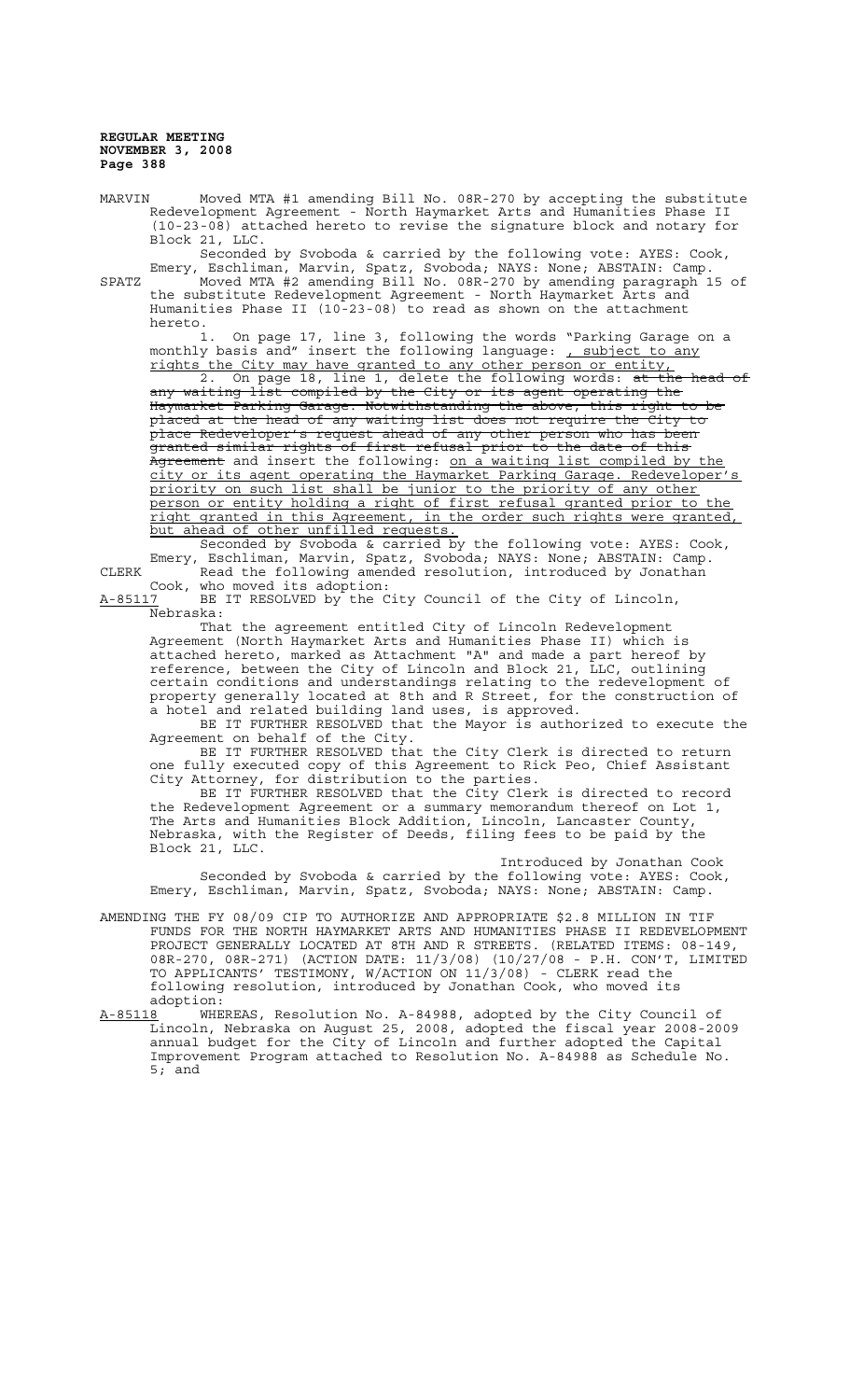WHEREAS, Resolution No. A-84988 appropriated all money received or to be received from the County of Lancaster, the State of Nebraska, or the United States, as well as from any grants, donations, or contributions received for public purposes and the interest thereon

notwithstanding any sum limitation set forth in the annual budget; and WHEREAS, the City of Lincoln has adopted the North Haymarket Arts and Humanities Phase II Redevelopment Project as an approved project within the Lincoln Center Redevelopment Plan; and

WHEREAS, a capital improvement project for the North Haymarket Arts and Humanities Phase II Project was not included within Schedule No. 5 of the Annual Budget as a capital improvement project to be funded in fiscal year  $2008-2009$ ; and

WHEREAS, the City desires to amend the first year (2008-2009) of the Fiscal Year 2008/2009 – 2013/2014 Six Year Capital Improvement Program (CIP) to establish a project for the North Haymarket Arts and Humanities Phase II Project, and establish appropriations for that project; and

WHEREAS, Article IX-B Section 7 of the Lincoln City Charter states that, "The [city] council shall not appropriate any money in any budget for any capital improvements project unless and until the conformity or non-conformity of the project has been reported on by the Planning Department by special report or in connection with the Capital Improvements Programming process." The Charter definition of "Planning Department" includes the Planning Commission; and

WHEREAS, the Lincoln City-Lancaster County Planning Commission has reviewed the North Haymarket Arts and Humanities Phase II Project for conformity or nonconformity with the Comprehensive Plan as a capital improvement project as part of the review of the Lincoln Center Redevelopment Plan approved by Resolution No. A-84924; and

WHEREAS, the Planning Commission found the proposed North Haymarket Arts and Humanities Phase II Project to be in conformity with the Comprehensive Plan.

NOW, THEREFORE, BE IT RESOLVED by the City Council of the City of Lincoln, Nebraska:

That the implementation of the North Haymarket Arts and Humanities Project to construct a new hotel and related public improvements, is hereby established as a capital improvement project within the Capital Improvement Program.

BE IT FURTHER RESOLVED that the Capital Improvement Program on Schedule 5 of Resolution No. A-84988 be amended by adding the North Haymarket Arts and Humanities Phase II Project to the Urban Development Department's list of capital of improvement projects on Schedule 5.

BE IT FURTHER RESOLVED that the City Council hereby appropriates and directs the Finance Director to make the necessary adjustments to the annual budget in the amount of \$2.8 million to designate \$2.8 million from Tax Increment Financing for this North Haymarket Arts and Humanities Phase II Project.

Introduced by Jonathan Cook Seconded by Svoboda & carried by the following vote: AYES: Cook, Emery, Eschliman, Marvin, Spatz, Svoboda; NAYS: None; ABSTAIN: Camp.

## **ORDINANCE - 1ST READING & RELATED RESOLUTIONS (AS REQUIRED)**

AMENDING CHAPTER 2.18 OF THE LINCOLN MUNICIPAL CODE RELATING TO THE CITY'S PURCHASING DIVISION TO UPDATE DEPARTMENT EXPENDITURE AMOUNTS AND TO INCORPORATE THE CHANGES TO THE CITY CHARTER APPROVED BY THE VOTERS IN THE MAY 2008 ELECTION, BY AMENDING SECTION 2.18.020 TO INCREASE THE LEVEL OF REPAIR EXPENDITURES WHICH REQUIRE PURCHASE BY BIDDING, AND TO CONFORM LANGUAGE TO THE REVISED CHARTER PROVISIONS; AMENDING SECTION 2.18.030 TO INCREASE THE THRESHOLD OF EXPENDITURES WHICH REQUIRE BIDDING TO \$25,000, TO UPDATE DEPARTMENT EXPENDITURE AMOUNTS, TO UPDATE OBSOLETE LANGUAGE TO REFLECT ELECTRONIC BIDDING PROVISIONS, TO PROVIDE ADDITIONAL GROUNDS UNDER WHICH THE CITY COULD DISQUALIFY VENDORS FROM BIDDING, TO CREATE AN APPEAL PROCESS FOR DISQUALIFIED VENDORS, AND TO STREAMLINE PURCHASING PROVISIONS ALLOWING JOINT PURCHASING WITH OTHER UNITS OF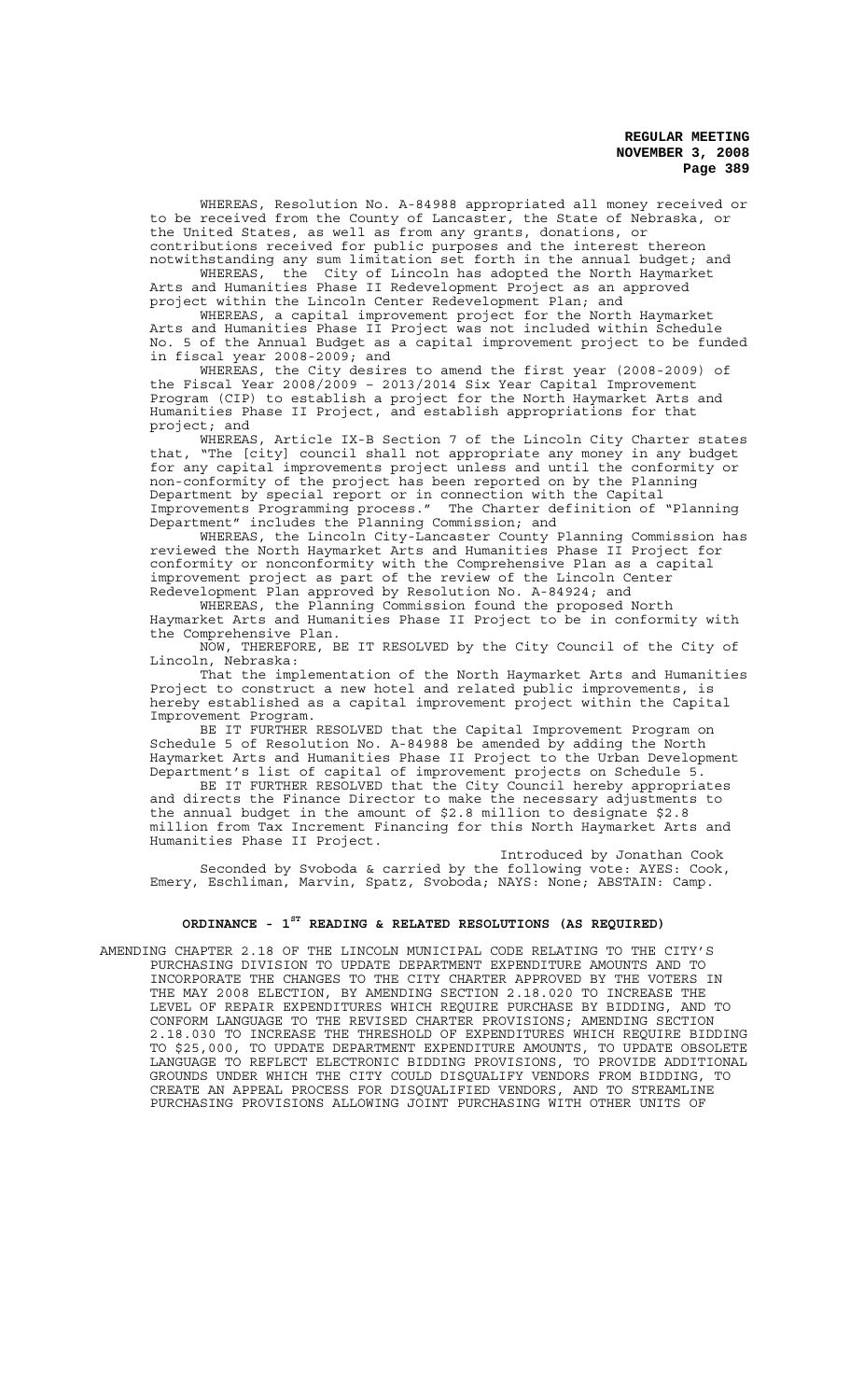> GOVERNMENT; BY AMENDING SECTION 2.18.060 TO AUTHORIZE THE PURCHASING AGENT TO REQUIRE PRE-DELIVERY OR POST DELIVERY INSPECTIONS FOR PURCHASES, AND TO REQUIRE INSPECTIONS FOR ALL PURCHASES OVER \$100,000; AND REPEALING SECTIONS 2.18.020, 2.18.030, AND 2.18.060 OF THE LINCOLN MUNICIPAL CODE AS HITHERTO EXISTING - CLERK read an ordinance, introduced by Dan Marvin, amending Chapter 2.18 of the Lincoln Municipal Code relating to the City's Purchasing Division to update department expenditure amounts and to incorporate the changes to the City Charter approved by the voters in the May 2008 election, by amending Section 2.18.020 to increase the level of repair expenditures which require purchase by bidding, and to conform language to the revised Charter provisions; amending Section 2.18.030 to increase the threshold of expenditures which require bidding to \$25,000, to update department expenditure amounts, to update obsolete language to reflect electronic bidding provisions, to provide additional grounds under which the City could disqualify vendors from bidding, to create an appeal process for disqualified vendors, and to streamline purchasing provisions allowing joint purchasing with other units of government; by amending Section 2.18.060 to authorize the Purchasing Agent to require pre-delivery or post delivery inspections for purchases, and to require inspections for all purchases over \$100,000; and repealing Sections 2.18.020, 2.18.030, and 2.18.060 of the Lincoln Municipal Code as hitherto existing, the first time.

CHANGE OF ZONE 08052 – APPLICATION OF VIEN C. LE FOR A CHANGE OF ZONE FROM B-1 LOCAL BUSINESS DISTRICT TO R-2 RESIDENTIAL DISTRICT ON PROPERTY GENERALLY LOCATED AT NORTH 45TH STREET AND W STREET - CLERK read an ordinance, introduced by Dan Marvin, amending the Lincoln Zoning District Maps adopted by reference and made a part of Title 27 of the Lincoln Municipal Code, pursuant to Section 27.05.020 of the Lincoln Municipal Code, by changing the boundaries of the districts established and shown thereon, the first time.

## **ORDINANCES - 3RD READING & RELATED RESOLUTIONS (as required)**

AMENDING CHAPTER 27.35 OF THE LINCOLN MUNICIPAL CODE BY ADDING A NEW FIGURE 27.35.070(A) TO REFLECT MAXIMUM HEIGHTS WITHIN THE B-4 DISTRICT AT THE END OF CHAPTER 27.35 AS PROVIDED FOR IN SECTION 27.35.070 - CLERK read an ordinance, introduced by Jonathan Cook, amending Chapter 27.35 of the Lincoln Municipal Code relating to the B-4 Lincoln Center Business District by adding a new Figure 27.35.070(a) to reflect maximum heights within the B-4 district, the third time.

COOK Moved to pass the ordinance as read. Seconded by Svoboda & carried by the following vote: AYES: Camp, Cook, Emery, Eschliman, Marvin, Spatz, Svoboda; NAYS: None. The ordinance, being numbered **#19171**, is recorded in Ordinance Book #26, Page

CHANGE OF ZONE 08017 – AMENDING TITLE 27 OF THE LINCOLN MUNICIPAL CODE RELATING TO ZONING BY AMENDING SECTION 27.05.020 TO DELETE REFERENCES TO THE DATES OF THE LINCOLN AIRPORT ZONING MAP AND THE AIRPORT ENVIRONS NOISE DISTRICT MAP; BY AMENDING SECTIONS 27.11.040, 27.13.040, 27.15.040, 27.17.040, 27.19.040, 27.21.040, 27.23.040, AND 27.24.040, TO DELETE EXPANSION OF NONSTANDARD SINGLE AND TWO-FAMILY DWELLINGS INTO REQUIRED YARDS AS A PERMITTED SPECIAL USE IN THE R-1 THROUGH R-8 ZONING DISTRICTS; BY AMENDING SECTION 27.27.020 TO DELETE THE RESTRICTION THAT TECHNOLOGY TRANSFER INDUSTRIES OR APPLICATIONS MUST BE IN AN AREA DESIGNATED IN THE COMPREHENSIVE PLAN AS A TECHNOLOGY PARK; BY AMENDING SECTION 27.51.030 TO DELETE A REFERENCE TO EMPLOYMENT CENTER; BY AMENDING SECTION 27.61.090 TO DELETE A REFERENCE TO REPEALED SECTION 27.63.540; BY AMENDING SECTION 27.63.260 TO DELETE A REFERENCE TO COUNTY LAND USE MAP (FIGURE 17); BY AMENDING SECTIONS 27.63.380, 27.70.050, AND 27.80.105 RELATING TO SPECIAL PERMITS FOR FLOOD PLAIN CONSTRUCTION, REQUIREMENTS AFTER APPROVAL OF FINAL PLOT PLANS, AND FLOOD PLAIN DEVELOPMENT PERMITS, RESPECTIVELY, TO DELETE REFERENCES TO REPEALED CHAPTER 27.55 (FLOOD PLAIN DISTRICT) AND TO ADD CORRECT REFERENCES TO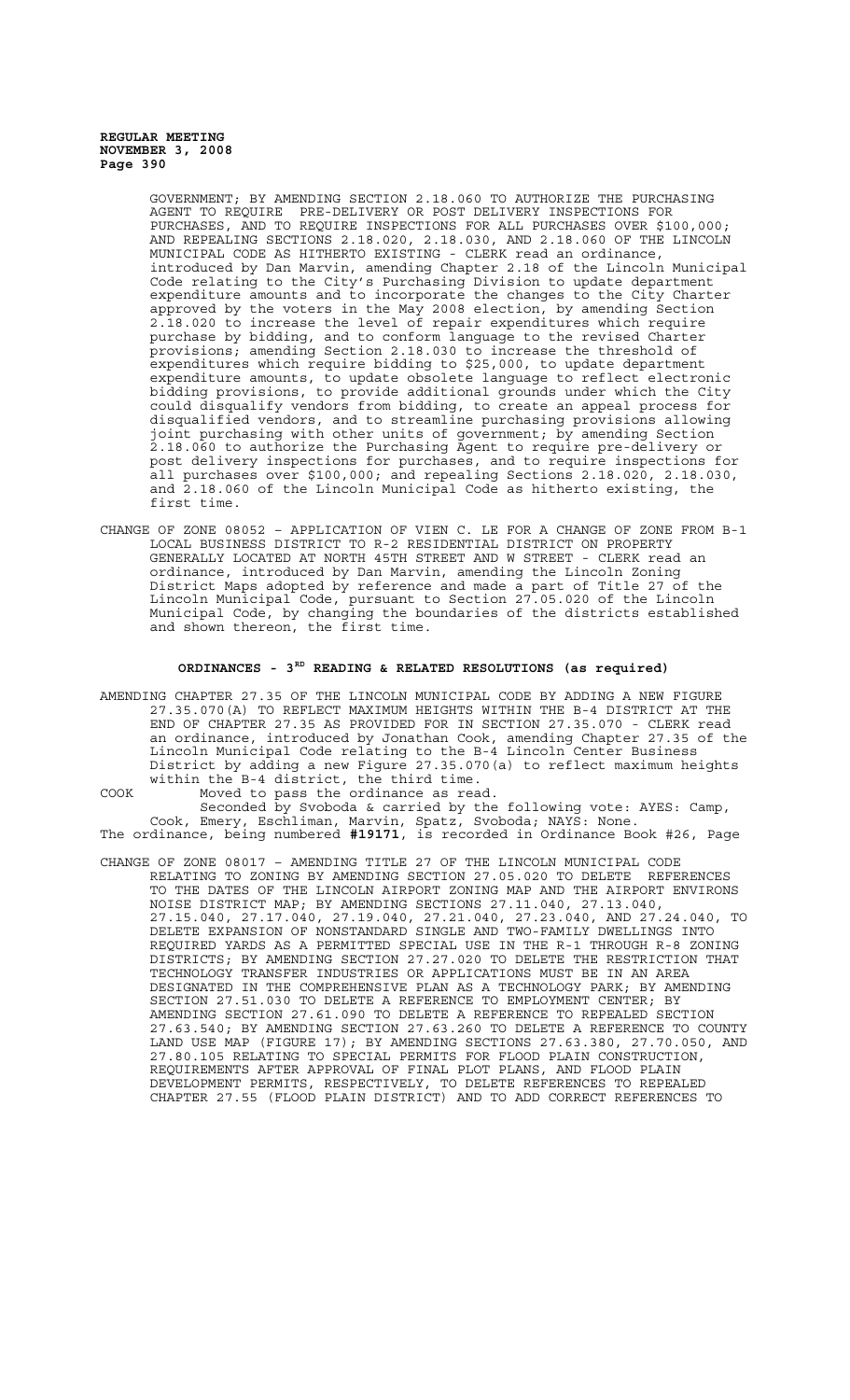THE LINCOLN MUNICIPAL CODE; BY REPEALING SECTION 27.63.540 RELATING TO SPECIAL PERMITS FOR EXPANSION OF NONSTANDARD SINGLE AND TWO-FAMILY DWELLINGS INTO REQUIRED YARDS; BY AMENDING SECTION 27.83.020 TO CHANGE A REFERENCE FROM THE CITY OF LINCOLN'S 2025 COMPREHENSIVE PLAN TO THE LINCOLN-LANCASTER COUNTY 2030 COMPREHENSIVE PLAN; AND REPEALING SECTIONS 27.05.020, 27.11.040, 27.13.040, 27.15.040, 27.17.040, 27.19.040, 27.21.040, 27.23.040, 27.24.040, 27.27.020, 27.51.030, 27.61.090, 27.63.260, 27.63.380, 27.70.050, 27.80.105, AND 27.83.020 OF THE LINCOLN MUNICIPAL CODE AS HITHERTO EXISTING - CLERK read an ordinance, introduced by Jonathan Cook, amending Title 27 of the Lincoln Municipal Code relating to zoning by amending Section 27.05.020 to delete references to the dates of the Lincoln Airport Zoning map and the Airport Environs Noise District map; by amending Sections 27.11.040, 27.13.040, 27.15.040, 27.17.040, 27.19.040, 27.21.040, 27.23.040, and 27.24.040, to delete expansion of nonstandard single and two-family dwellings into required yards as a permitted special use in the R-1 through R-8 Zoning Districts; by amending Section 27.27.020 to delete the restriction that technology transfer industries or applications must be in an area designated in the Comprehensive Plan as a Technology Park; by amending Section 27.51.030 to delete a reference to Employment Center; by amending Section 27.61.090 to delete a reference to repealed Section 27.63.540; by amending Section 27.63.260 to delete a reference to County Land Use map (Figure 17); by amending Sections 27.63.380, 27.70.050, and 27.80.105 relating to Special Permits for flood plain construction, requirements after approval of final plot plans, and flood plain development permits, respectively, to delete references to repealed Chapter 27.55 (Flood Plain District) and to add correct references to the Lincoln Municipal Code; by repealing Section 27.63.540 relating to Special Permits for expansion of nonstandard single and twofamily dwellings into required yards; by amending Section 27.83.020 to change a reference from the City of Lincoln's 2025 Comprehensive Plan to the Lincoln-Lancaster County 2030 Comprehensive Plan; and repealing Sections 27.05.020, 27.11.040, 27.13.040, 27.15.040, 27.17.040, 27.19.040, 27.21.040, 27.23.040, 27.24.040, 27.27.020, 27.51.030, 27.61.090, 27.63.260, 27.63.380, 27.70.050, 27.80.105, and 27.83.020 of the Lincoln Municipal Code as hitherto existing, the third time. COOK Moved to pass the ordinance as read.

Seconded by Svoboda & carried by the following vote: AYES: Camp, Cook, Emery, Eschliman, Marvin, Spatz, Svoboda; NAYS: None. The ordinance, being numbered **#19172**, is recorded in Ordinance Book #26, Page

MISC. 08011 – AMENDING TITLE 26 OF THE LINCOLN MUNICIPAL CODE RELATING TO THE LAND SUBDIVISION ORDINANCE BY AMENDING SECTION 26.11.037 TO DELETE THE PROVISIONS REGARDING EXPIRATION OF AN APPLICATION FOR A PRELIMINARY PLAT WHICH HAS BEEN PLACED ON PENDING; BY AMENDING SECTION 26.11.060 TO DELETE PROVISIONS REGARDING THE EXPIRATION OF FINAL PLATS; BY AMENDING SECTION 26.19.010 TO DELETE THE REQUIREMENT THAT SIGNATURES BE IN BLACK OPAQUE INK; BY AMENDING SECTION 26.31.010 TO DELETE THE PROVISION REGARDING THE EXPIRATION OF EXISTING REQUESTS FOR MODIFICATION OF THE REQUIREMENTS OF TITLE 26; BY CREATING A NEW CHAPTER 26.35 ENTITLED GENERAL PROVISIONS BY ADDING A NEW SECTION NUMBERED 26.35.010 TO PROVIDE PROVISIONS FOR AMENDING TITLE 26 AND ADDING A NEW SECTION NUMBERED 26.35.020 TO PROVIDE PROVISIONS FOR EXPIRATION OF APPLICATIONS; AND REPEALING SECTIONS 26.11.037, 26.11.060, 26.19.010, AND 26.31.010 OF THE LINCOLN MUNICIPAL CODE AS HITHERTO EXISTING - CLERK read an ordinance, introduced by Jonathan Cook, Amending Title 26 of the Lincoln Municipal Code relating to the Land Subdivision ordinance by amending Section 26.11.037 to delete the provisions regarding expiration of an application for a Preliminary Plat which has been placed on pending; by amending section 26.11.060 to delete provisions regarding the expiration of Final Plats; by amending Section 26.19.010 to delete the requirement that signatures be in black opaque ink; by amending Section 26.31.010 to delete the provision regarding the expiration of existing requests for modification of the requirements of Title 26; by creating a new Chapter 26.35 entitled General Provisions by adding a new section numbered 26.35.010 to provide provisions for amending Title 26 and adding a new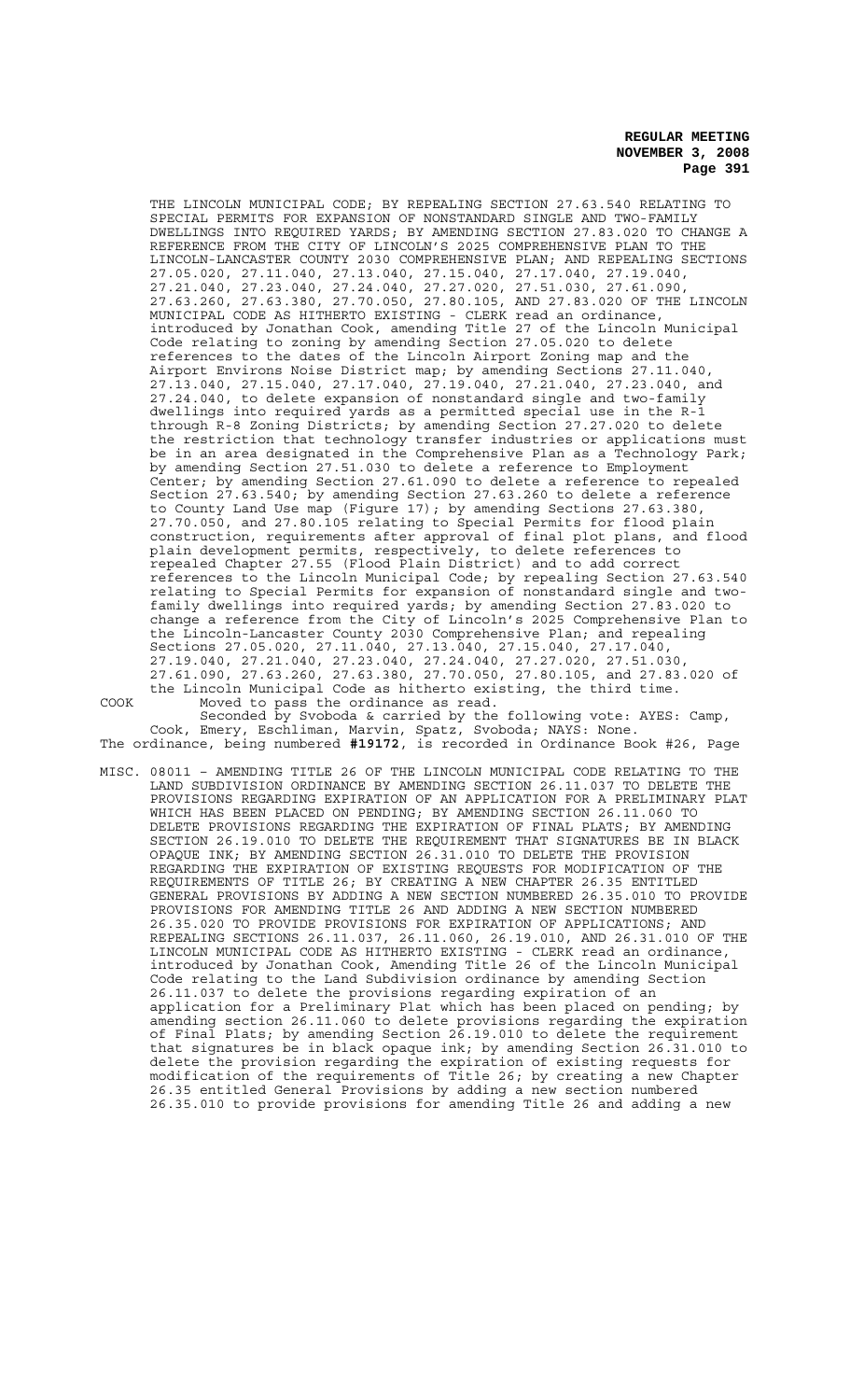section numbered 26.35.020 to provide provisions for expiration of applications; and repealing Sections 26.11.037, 26.11.060, 26.19.010, and 26.31.010 of the Lincoln Municipal Code as hitherto existing, the third time.

COOK Moved to pass the ordinance as read.

Seconded by Svoboda & carried by the following vote: AYES: Camp, Cook, Emery, Eschliman, Marvin, Spatz, Svoboda; NAYS: None. The ordinance, being numbered **#19173**, is recorded in Ordinance Book #26, Page

CHANGE OF ZONE 08049 – REQUEST OF RJL DEVELOPMENT NORTH, LTD. FOR A CHANGE OF ZONE FROM O-3 OFFICE PARK DISTRICT TO B-2 PLANNED NEIGHBORHOOD BUSINESS DISTRICT ON APPROXIMATELY 7.75 ACRES OF PROPERTY GENERALLY LOCATED AT SOUTH 40TH STREET AND OLD CHENEY ROAD. (08-152, 08R-273) - CLERK read an ordinance, introduced by Jonathan Cook, amending the Lincoln Zoning District Maps adopted by reference and made a part of Title 27 of the Lincoln Municipal Code, pursuant to Section 27.05.020 of the Lincoln Municipal Code, by changing the boundaries of the districts established and shown thereon, the third time.

COOK Moved to pass the ordinance as read. Seconded by Svoboda & carried by the following vote: AYES: Camp, Cook, Emery, Eschliman, Marvin, Spatz, Svoboda; NAYS: None. The ordinance, being numbered **#19174**, is recorded in Ordinance Book #26, Page

USE PERMIT 58G – APPLICATION OF RJL DEVELOPMENT NORTH, LTD. TO AMEND THE WILLIAMSBURG VILLAGE USE PERMIT TO SHOW A CHANGE OF ZONE FROM O-3 TO B-2 TO ACCOMMODATE THE EXPANSION OF THE EXISTING HYVEE STORE AND TO UPDATE THE LAND USE TABLE AND SITE LAYOUT, INCLUDING A REQUEST TO REDUCE SETBACKS WITHIN THE DESIGNATED BUILDABLE AREA TO ZERO, ON PROPERTY GENERALLY LOCATED AT SOUTH 40TH STREET AND OLD CHENEY ROAD. (08-152, 08R-273) (ACTION DATE: 11/3/08) - CLERK read the following resolution, introduced by Jonathan Cook, who moved its adoption:

A-85119 WHEREAS, RJL Development North, Ltd. has submitted an application in accordance with Section 27.31.100 of the Lincoln Municipal Code designated as Use Permit No. 58G to allow the expansion of the existing HyVee store and to update the land use table and site layout, including a request to reduce setbacks within the designated buildable area to zero, on property generally located at South 40th Street and Old Cheney Road, and legally described on Attachment "A" attached hereto; and

WHEREAS, the real property adjacent to the area included within the site plan for this expansion will not be adversely affected; and WHEREAS, said site plan together with the terms and conditions hereinafter set forth are consistent with the intent and purpose of

Title 27 of the Lincoln Municipal Code to promote the public health, safety, and general welfare.

NOW, THEREFORE, BE IT RESOLVED by the City Council of the City of Lincoln, Nebraska:

That the application of RJL Development North, Ltd., hereinafter referred to as "Permittee", to allow the expansion of the existing HyVee store and to update the land use table and site layout, be and the same is hereby granted under the provisions of Section 27.31.100 of the Lincoln Municipal Code upon the condition that the construction and operation of said expansion be in substantial compliance with said application, the site plan, and the following additional express terms, conditions, and requirements:

1. This approval permits 705, 270 total square feet of floor area including a waiver to all setbacks within the buildable area shown on the site plan.

2. The City Council approves associated request, Change of Zone #  $08049.$ 

Before receiving building permits, the Permittee shall:

a. Cause to be prepared and submitted to the Planning Department a revised and reproducible final site plan including 5 copies with the revisions as listed below: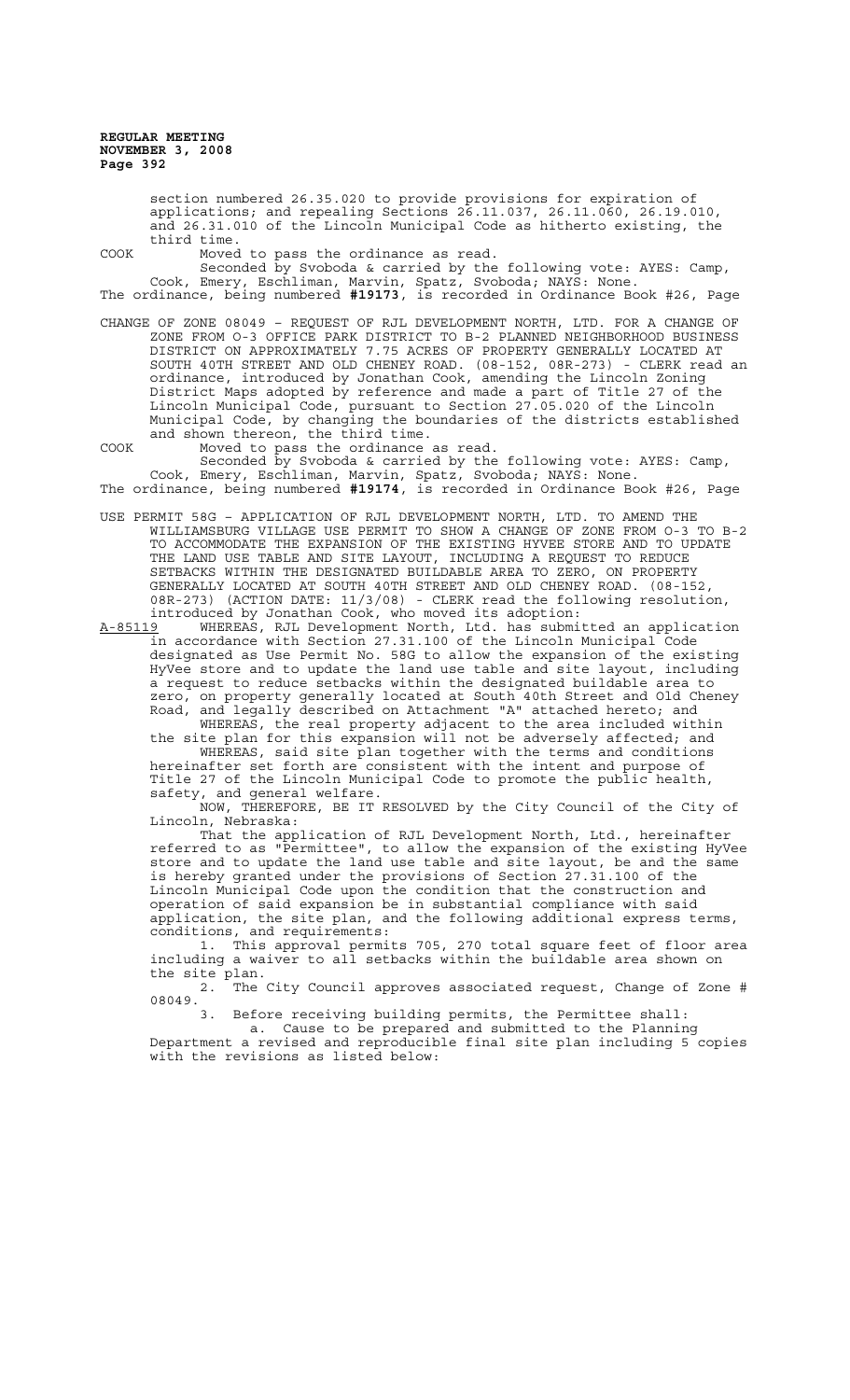i. Remove parking from the land use table and add to #17 of the General Notes "All parking shall be in conformance with Chapter 27.67 and shall be submitted separately for review at the time of building permit and need not be shown on this plan." ii. Show rear and side yard setbacks for the buildable area on area # 20. iii. Change all the front yard setbacks for the buildable areas from 50 ft to 20 ft. iv. Remove General Notes #5, 6, 7, 9, 10, 14, 15, 16, 18, 21, 22, and 31. Change General Note #3 to "All new construction shall meet Pedestrian Design Standards." vi. Correct the miss-spelling in the title.

vii. Eliminate the buildable area shown in the Village Drive (a private Roadway).

viii. Revise General Note # 19 to read "An irrigation pump house may be located on the east side of S. 34th Street approximately 300 feet south of Orwell Street. The finish floor elevation shall be a minimum of 1 foot above the low point in S. 34th Street."

b. Provide documentation from the Register of Deeds that the letter of acceptance as required by the approval of the use permit has been recorded.<br>c. Th

The construction plans substantially comply with the approved plans.

d. Final plats must be approved by the City. If any final plat on all or a portion of the approved use permit is submitted five (5) years or more after the approval of the use permit, the city may require that a new use permit be submitted, pursuant to all the provisions of section 26.31.015. A new use permit may be required if the subdivision ordinance, the design standards, or the required improvements have been amended by the city; and as a result, the use permit as originally approved does not comply with the amended rules and regulations.

Before the approval of a final plat, the public streets, private roadway improvements, sidewalks, public sanitary sewer system, public water system, drainage facilities, land preparation and grading, sediment and erosions control measures, storm water detention/retention facilities, drainageway improvements, street lights, landscaping screens, street trees, temporary turnaround and barricades, and street name signs, must be completed or provisions (bond, escrow or security agreement) to guarantee completion must be approved by the City Law Department. The improvements must be completed in conformance with adopted design standards and within the time period specified in the Land Subdivision Ordinance. A cash contribution to the City in lieu of a bond, escrow, or security agreement may be furnished for sidewalks and street trees along major streets that have not been improved to an urban cross section. A cash contribution to the City in lieu of a bond, escrow, or security agreement may be furnished for street trees on a final plat with 10 or fewer lots.

e. Before the approval of a final plat, the Permittee must enter into a Subdivision Agreement with the City wherein Permittee as Subdivider agrees:

To complete the street paving of public streets, and temporary turnarounds and barricades located at the temporary dead-end of the streets shown on the final plat within two (2) years following the approval of the final plat.

ii. To complete the paving of private roadway, and temporary turnarounds and barricades located at the temporary dead-end of the private roadways shown on the final plat within two (2) years following the approval of this final plat.

iii. To complete the installation of sidewalks along both sides of the streets and private roadways in this use permit as shown on the final plat within four (4) years following the approval of the final plat.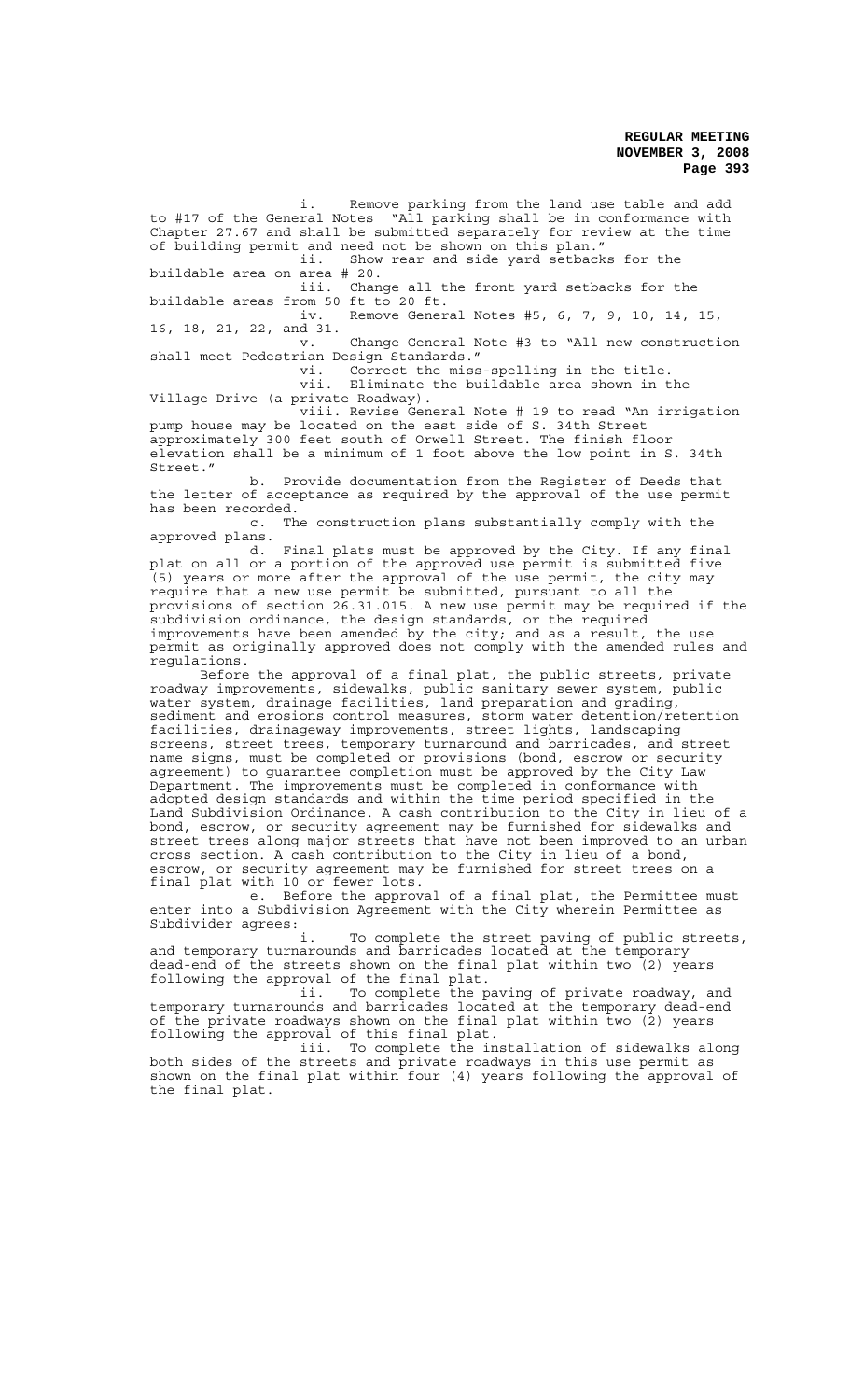iv. To complete the public water distribution system to serve this plat within two (2) years following the approval of the final plat. v. To complete the public wastewater collection system to serve this plat within two (2) years following the approval of the final plat. vi. To complete the enclosed public drainage facilities shown on the approved drainage study to serve this plat within two (2) years following the approval of the final plat. vii. To complete the enclosed private drainage facilities shown on the approved drainage study to serve this plat within two (2) years following the approval of the final plat. viii. To complete land preparation including storm water detention/retention facilities and open drainageway improvements to serve this plat prior to the installation of utilities and improvements but not more than two (2) years following the approval of the final plat. ix. To complete the installation of public street lights along all streets within this plat within two (2) years following the approval of the final plat. x. To complete the installation of private street lights along private roadways within this plat within two (2) years following the approval of the final plat. xi. To complete the planting of the street trees along streets and private roadways within this plat within four (4) years following the approval of the final plat. xii. To agree that in consideration of the waiver of the requirements of Section 26.27.090 of the Lincoln Municipal Code that street trees shall be planted along both sides of all streets and private roadways within the subdivision and on the streets and private roadways which abut the subdivision along the south side of Old Cheney Road and the west side of S. 40th Street because of existing trees the Owner shall: (1) Continuously and regularly maintain the existing trees; (2) Replace the street trees located on the streets and private roadways with a street tree specified by the Parks and Recreation Department in the event such trees die and/or are removed; (3) Inform potential lot buyers of the foregoing obligations prior to the closing on the sale of such lots; and (4) Incorporate the foregoing obligations in permanent covenants and deed restrictions in the deed to such lots. xiii. To complete the planting of the landscape screen within this plat within two  $(2)$  years following the approval of the final plat. xiv. To complete the installation of the street name signs within two (2) years following the approval of the final plat. xv. To complete the installation of the permanent xv. To complete the installation of the permanent<br>markers prior to construction on or conveyance of any lot in the plat. xvi. To complete any other public or private improvement or facility required by Chapter 26.23 (Development Standards) of the Land Subdivision Ordinance in a timely manner which inadvertently may have been omitted from the above list of required improvements. xvii. To comply with the provisions of the Land Preparation and Grading requirements of the Land Subdivision Ordinance. xviii.To keep taxes and special assessments on the outlots from becoming delinquent. xix. To maintain the outlots and private improvements in a condition as near as practical to the original construction on a permanent and continuous basis. xx. To maintain the plants in the medians and islands on a permanent and continuous basis. xxi. To maintain the street trees along the private roadways and landscape screens on a permanent and continuous basis.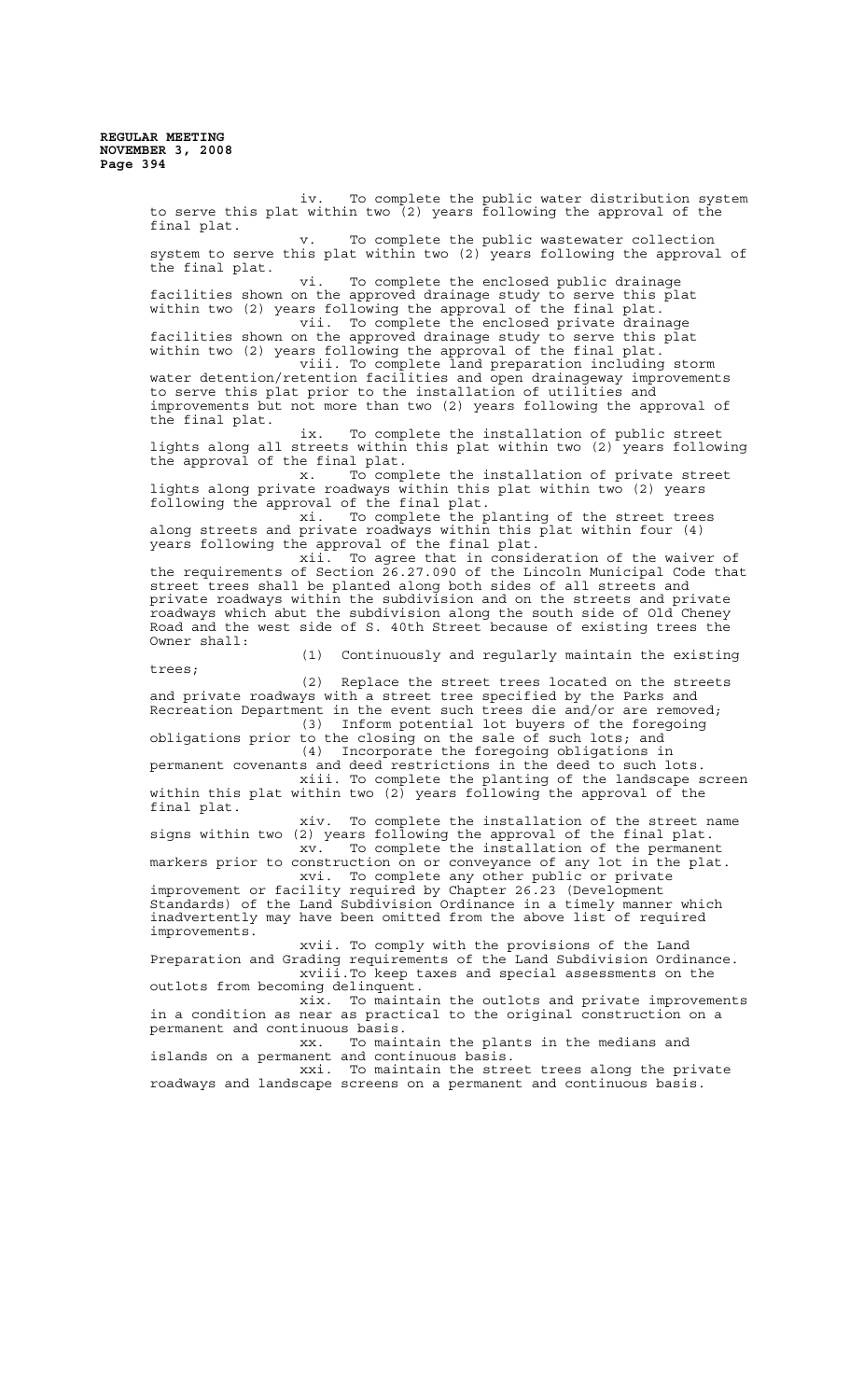xxii. To maintain and supervise the private facilities which have common use or benefit in a condition as near as practical to the original construction on a permanent and continuous basis, and to recognize that there may be additional maintenance issues or costs associated with providing for the proper functioning of storm water detention/retention facilities as they were designed and constructed within the development and that these are the responsibility of the land owner.

xxiii.To retain ownership of and the right of entry to the outlots in order to perform the above-described maintenance of the outlots and private improvements on a permanent and continuous basis. However, Subdivider may be relieved and discharged of such maintenance obligations upon creating in writing a permanent and continuous association of property owners who would be responsible for said permanent and continuous maintenance subject to the following conditions:

(1) Subdivider shall not be relieved of Subdivider's maintenance obligation for each specific private improvement until a register professional engineer or nurseryman who supervised the installation of said private improvement has certified to the City that the improvement has been installed in accordance with approved plans.

(2) The maintenance agreements are incorporated into covenants and restrictions in deeds to the subdivided property and the documents creating the association and the restrictive covenants have been reviewed and approved by the City Attorney and filed of record with the Register of Deeds.

xxiv. To protect the trees that are indicated to remain during construction and development.

xxv. To relinquish the right of direct vehicular access to Old Cheney Road and S. 40th Street except as shown on the site plan.

4. Before occupying buildings all development and construction is to substantially comply with the approved plans.

5. All privately-owned improvements, including landscaping and recreational facilities, are to be permanently maintained by the Permittee or an appropriately established association approved by the City.

6. The physical location of all setbacks and yards, buildings, parking and circulation elements, and similar matters must be in substantial compliance with the location of said items as shown on the approved site plan.

7. The terms, conditions, and requirements of this resolution shall run with the land and be binding upon the Permittee, its successors and assigns.

8. The Permittee shall sign and return the letter of acceptance to the City Clerk within 60 days following the approval of the special permit, provided, however, said 60-day period may be extended up to six months by administrative amendment. The City Clerk shall file a copy of the resolution approving the special permit and the letter of acceptance with the Register of Deeds, filling fees therefor to be paid in advance by the applicant.

9. The site plan as approved with this resolution voids and supersedes all previously approved site plans, and all resolutions and ordinances approving previous permits but does not void approved waivers.

Introduced by Jonathan Cook Seconded by Svoboda & carried by the following vote: AYES: Camp, Cook, Emery, Eschliman, Marvin, Spatz, Svoboda; NAYS: None.